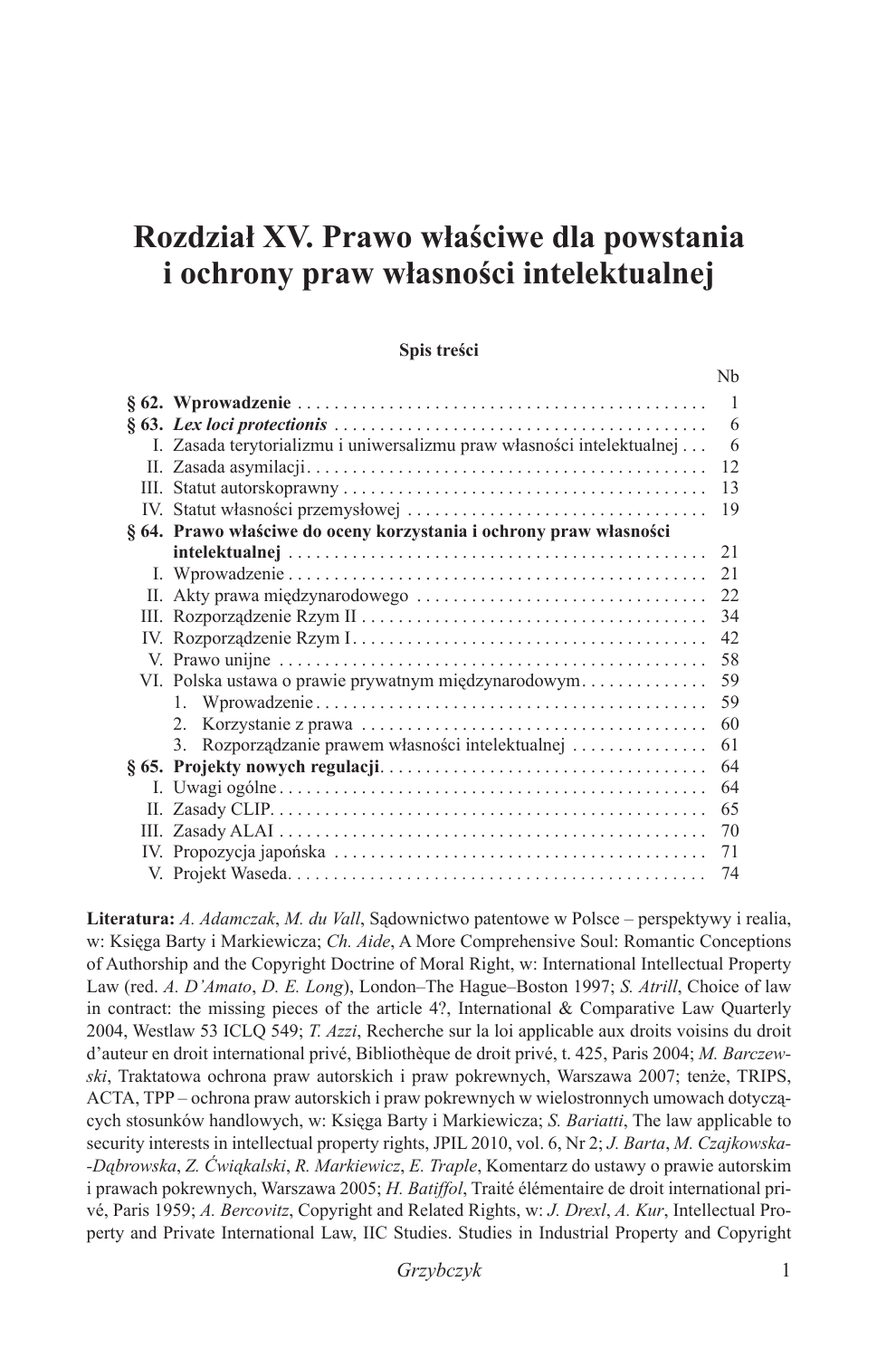Law 2005, vol. 24; *J.-S. Berge*, La protection international et communautaire du droit d'auteur. Essai d'une analyse conflictuelle, Paris 1996; *A. Bertrand*, International Copyright: Will Droit Moral Seem Amoral in the USA?, EIPR 1989, vol. 11; *J. Błeszyński*, Konwencja berneńska a polskie prawo autorskie, Warszawa 1979; *A. Bonomi*, Mandatory Rules In Private International Law – The Quest for Uniformity of Decision In a Global Environment, YPIL 1999, vol. 1; tenże, Overriding mandatory provisions in the Rome I Regulation on the law applicable to contracts, YPIL 2008, vol. 10; *G. Boytha*, Le droit international privé et la protection des droits d'auteur: analyse de certains points specifiques, Droit d'Auteur 1988, Nr 10; *A. Briggs*, When in Rome, choose as the Romans choose, Law Quarterly Review 2009; *P. Burger*, The Berne Convention: Its History and its Key Role in the Future, w: International Intellectual Property Law (red. *A. D'Amato*, *D. E. Long*), London–The Hague–Boston 1997; *M. Castells*, The rise of Network Society, vol. I, The Information Age: Economy, Society and Culture, Oxford 2000; *J. G. Collier*, Conflict of Law, Cambridge 2001; *C. Colombet*, Grands principes du droit d'auteur et des droits voisins dans le monde. Approche de droit comparé, Paris 1992; *M. Czajkowska-Dąbrowska*, Prawo właściwe dla praw autorskich – najnowsze tendencje w Europie, KPP 1993, Nr 3; *H. Debois*, *A. Francon*, *A. Kerever*, Les conventions internationales du droit d'auteur et des droit voisins, Paris 1976; *J. Derrupé*, Droit international privé, Paris 1988; *F. Dessemontet*, Le droit d'auteur, Lausanne 1999; tenże, L'harmonisation du droit applicable aux contrats de licence, w: Mélanges en honneur d'Alfred E. Overbeck, Fribourg 1990; *S. Dickinson*, Third Country Mandatory Rules within the Law Applicable to Contractual Obligations, JPIL 2007; *A. Dietz*, Mutation du droit d'auteur, changement de paradigme en matière de droit d'auteur, RIDA, octobre 1988; *V. Entine*, L'évolution récente de la propriété littéraire et artistique en Russie, RIDC 1995, Nr 2; European Max Planck Group on Conflict of Laws in Intellectual Property (CLIP), Conflict of Laws in Intellectual Property. The CLIP Principles and Commentary, Oxford 2013; *J. J. Fawcett*, *P. Torremans*, Intellectual Property and Private International Law, Oxford 1998; *R. Fentiman*, Choice of Law and Intellectual Property, w: *J. Drexl*, *A. Kur*, Intellectual Property and Private International Law, IIC Studies. Studies in Industrial Property and Copyright Law 2005, vol. 24; *A. Françon*, Les droits sur les films en droit international privé, RIDA 1972, Nr 10; *D. de Freitas*, Copyright Contracts. A Study of the Terms of Contracts for the Use of Works Protected by Copyright Under the Legal System in Common Law Countries, Copyrigt 1991, Nr 11; *B. Fuchs*, Prawo właściwe dla umów franchisingowych, KPP 1997, Nr 1; *G. J. Garcimartin Alferez*, The Rome I Regulation: much ado about nothing?, European Legal Forum 2008, Nr 2; *H. Gaudemet-Tallon*, Le nouveau droit international prive europeen des contrats (Commentaire de la convention C.E.E. n 80/934 sur la loi applicable aux obligations contractuelles, ouverte a la signature a Rome le juin 1980), Revue trimestrielle de droit européen 1981, Nr 1; *P. E. Geller*, Conflicts of laws in copyrights cases: infringement and ownership issues, Journal of the Copyright Society of the U.S.A. 2004, Westlaw 51 J. Copyright Soc'y U.S.A. 315; tenże, International Intellectual Property, Conflicts of Laws, and Internet Remedies, w: Intellectual Property and Information Law. Essays in Honour of Herman Cohen Jehoram, Kluwer Law International 1998; *Y. Gendreau*, The Image of Copyright, EIPR 2006, Nr 4; *J. C. Ginsburg*, La loi applicable à la titularité du droit d'auteur dans les rapports entre l'auteur de l'oeuvre d'art et le propriétaire de son support, RCDIP 1994, t. 83; taż, Private international law aspects of the protection of works and objects of related rights transmitted through digital networks, 1998 (Doc. Eaux No. GCPIC/2), WIPO Group of Consultants on the Private International Law Aspects of the Protection of Woks and Objects of Related Rights Transmitted Trough Global Digital Networks, Geneva, December 16–18, 1998; *M. Giuliano*, *P. Lagarde*, Report on Convention on the law applicable to contractual obligations, OJ EC 1980 C 282/1; *P. Goldstein*, International Copyright. Principles, Law and Practice, Oxford 2001; *K. Grzybczyk*, Prawo właściwe dla autorskoprawnej umowy licencyjnej, Warszawa 2010; *L. M. C. R. Guibault*, Copyright limitations and contracts. An Analysis of the Contractual Overridability of Limitations on Copyright, Kluwer Law International 2002; *B. Hanotiau*, Le droit international privé americain, Paris 1979; *M. Ilmer*, Neutrality matters – some thoughts about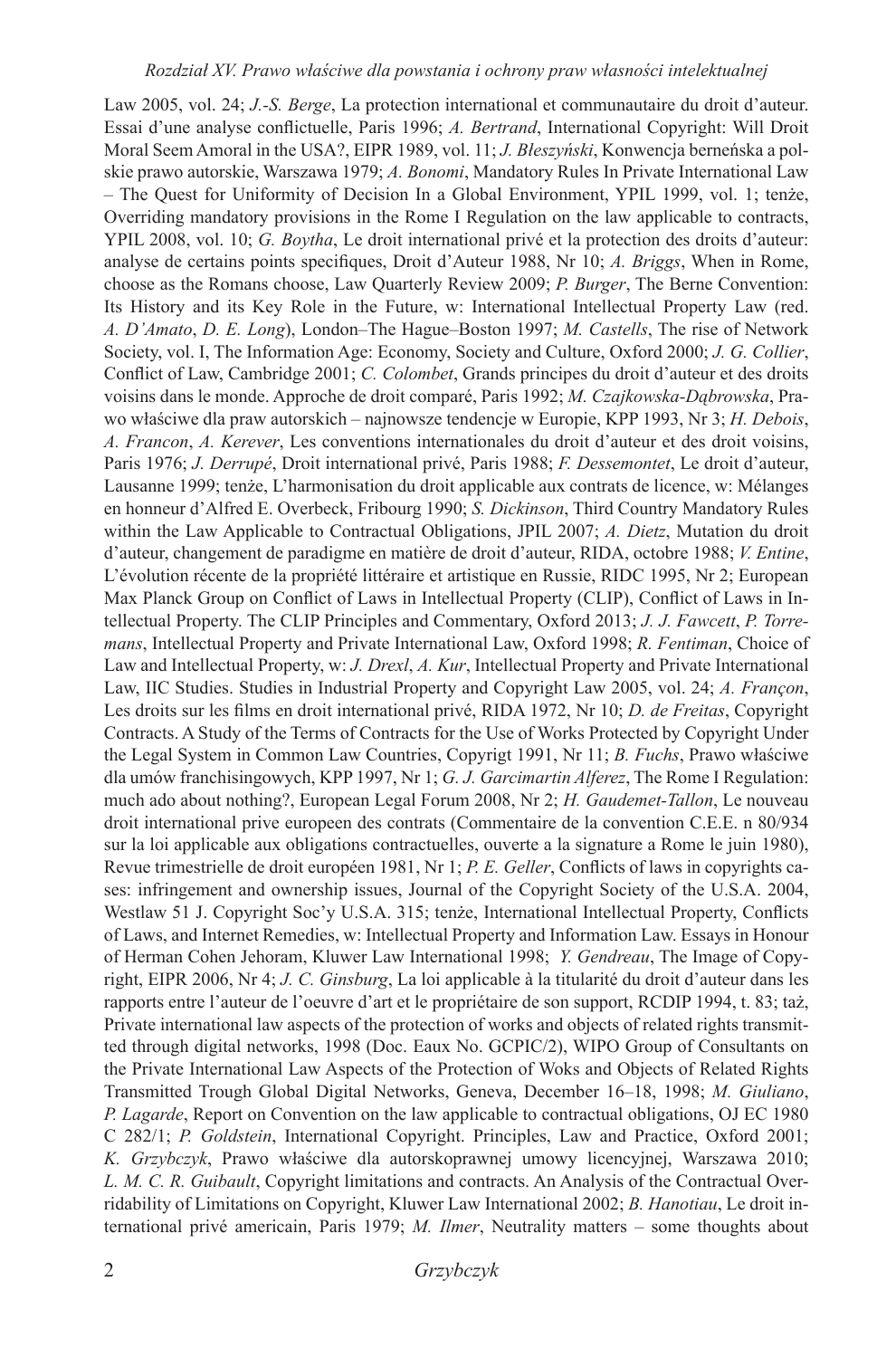Rome Regulations and the so-called dichotomy of substance and procedure in european private international law, Civil Justice Quarterly 2009, Nr 28 (2); *S. James*, Rome I: shall we dance?, Law & Financial Markets Review 2008, Nr 2; *T. Janger*, The public choice of choice of law in software transactions: jurisdictional competition and the dim prospects for uniformity (Symposium: Software as a Commodity: International Licensing of Intellectual Property), 26 Brook Journal of International Law 2000, Nr 187; *E. Jayme*, The Rome Convention on the Law Applicable to Contractual Obligations (1980), w: International Contracts and Conflicts of Law. A Collection of Essays, London 1991; *H. U. Jessurun d'Oliveira*, "Characteristic Obligation" In The Draft EEC Obligation Convention, Am.JCL 1977, t. 25; *M. Josselin-Gall*, Les contrats d'exploitation du droit de propriété littéraire et artistique. Étude de droit comparé et de droit international privé, Paris 1995; *P. Katzenberger*, Protection of the Author as the Weaker Party to a Contract under International Copyright Contract Law, IIC 1988, vol. 19, Nr 6; *P. Kaye*, The New Private International Law of Contract of the European Community. Implementation of the EEC's Contractual Obligations Convention in England and Wales Under the Contracts (Applicable Law) Act 1990, Dartmouth 1993; *H. Kenfack*, Le règlement (CE) no. 593/2008 du 17 juin 2008 sur la loi applicable aux obligations contractuelles («Rome I»), navire stable aux instruments afficaces de navigation?, Journal du droit international, Revue trimestrielle JurisClasseur 2009, Nr 1; *A. Kerever*, La règle du "traitement national" ou le principe de l'assimilation, RIDA 1993, Nr 158; *I. Kunda*, Internationally mandatory rules of third country in the European contract conflict of laws. The Rome Convention and the Proposed Rome I Regulation, Rijeka Law Faculty 2008; *P. Lagarde*, Développements futurs du droit interntional privé dans une Europe en voie d'unification: quelques conjectures, RabelsZ 2004, Bd. 68; tenże, Remarque sur la proposition de réglement de la Commission européenne sur la loi applicable aux obligations contractuelle (Rome I), RCDIP 2006, Nr 2; *O. Lando*, *P. A. Nielsen*, The Rome I Regulation, Common Market Law Review 2008, vol. 45, Nr 6; *H. H. Lidgard*, European perspective on licensing in a network environment, Suffolk Transnational Law Review 2000, Nr 437; *A. M. Lopez-Rodriguez*, The Revision of the Rome Convention of 1980 on the Law Applicable to Contractual Obligations – a crucial Role within the European Contract Law Project?, Nordic Journal of International Law 2003, Nr 72; *A. Lucas*, *H.-J. Lucas*, Traité de la propriét littéraire et artistique, Paris 2001; *L. A. Di Mateo*, The Law of International Contracting, Kluwer Law International 2000; *R. Matulionyte*, Calling for party autonomy in intellectual property infringement cases, JPIL 2013, vol. 9, Nr 1; taż, Law Applicable to Copyright. A Comparison of the ALI and CLIP Proposals, Cheltenham–Northampton 2011; *G. M. McGuinness*, The Rome Convention: The Contracting Parties' Choice, San Diego International Law Journal 2000; *R. McKean*, Applicable law and the Internet: the Rome proposals, World Internet Law Report 2003, Nr 4(11); *D. Miąsik*, Stosunek prawa ochrony konkurencji do prawa własności intelektualnej na przykładzie odmowy udzielenia licencji, w: Księga Barty i Markiewicza; *R. Michaels*, The New European Choice-of-Law Revolution, w: Proceedings of the Duke Law Center for International and Comparative Law and Tulane Law Review Symposium. The New European Choice-of-Law Revolution: Lessons for the United States? Introduction, TulLR May, 2008, 1607; *C. Mik*, Zdolność traktatowa Unii Europejskiej w sferze międzynarodowego prawa własności intelektualnej, w: Księga Barty i Markiewicza; *I. B. Nestoruk*, Prawo właściwe dla czynów nieuczciwej konkurencji – uwagi na tle przepisów rozporządzenia Rzym II, w: Księga Barty i Markiewicza; *S. Neumann*, Intellectual property rights infringements in European private international law: meeting the requirements of territoriality and private international law, JPIL, 2011, vol. 7, Nr 3; *W. Nordemann*, De la détermination du pays d'origine selon la Convention de Berne, RIDA 1984, Nr 3; *A. Nowicka*, Patent europejski a patent europejski o jednolitym skutku, w: Księga Barty i Markiewicza; *E. A. O'Hara*, *L. E. Robstein*, Rulees and Institutions in Developing a Law Market: Views from the United States and Europe, w: Proceedings of the Duke Law Center for International and Comparative Law and Tulane Law Review Symposium The New European Choice-of-Law Revolution: Lessons for the United States? Internal and External Conflicts, Federalism, and Market Regulation, TulLR May, 2008, 2147;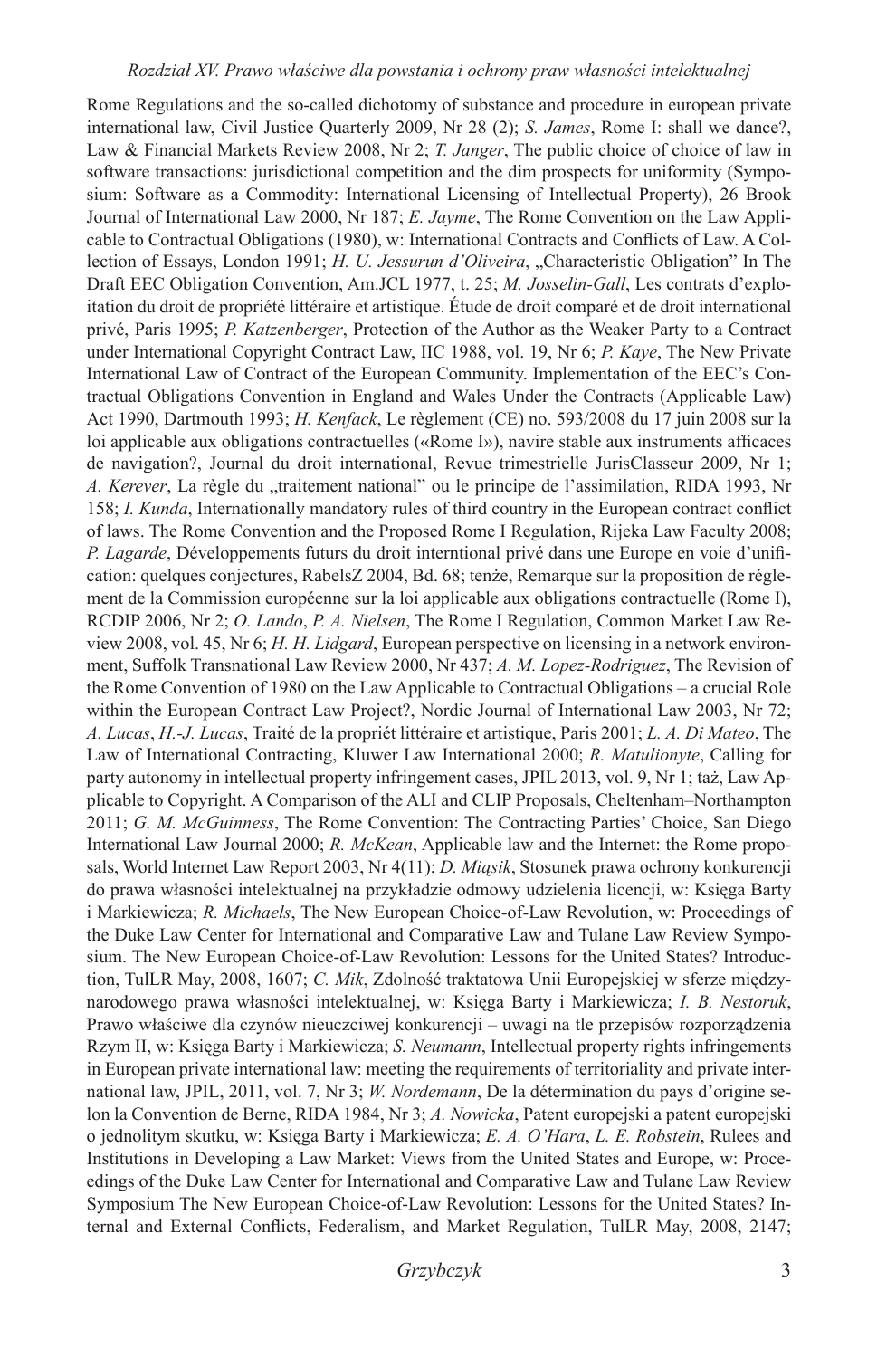*A. Ohly*, Choice of Law in the Digital Environment – Problems and Possible Solutions, w: *J. Drexl*, *A. Kur*, Intellectual Property and Private International Law, IIC Studies. Studies in Industrial Property and Copyright Law 2005, vol. 24; *Ch. S. A. Okoli*, *G. O. Arishe*, The operation of the escape clauses in the Rome Convention, Rome I Regulation and Rome II Regulation, JPIL 2012, vol. 8, Nr 3; *K. Patchel*, Choice of law and software licenses: framework for discussion, Brook Journal of International Law 2000, vol. XXVI; *W. Patry*, Choice of Law and International Copyright, AmJCL 2000, vol. 48, Nr 3; *M. Pazdan*, Kolizyjnoprawny wybór prawa a inne przejawy autonomii woli w prawie prywatnym międzynarodowym, w: Księga Barty i Markiewicza; tenże, Prawo właściwe dla licencji patentowych według konwencji rzymskiej z 1980 r. i rozporządzenia Rzym I, w: Księga Gawlika; tenże, Prawo właściwe dla kontraktu licencyjnego w obrocie międzynarodowym, Katowice 1976; tenże, Problemy kolizyjne umów licencyjnych, Zeszyty Problemowe Wynalazczości 1976, Nr 1–2; tenże, Umowy licencyjne w obrocie pomiędzy państwami RWPG, PPHZ 1986, t. 10; tenże, W poszukiwaniu prawa właściwego dla licencji patentowych, PPHZ 1989, t. 13; tenże, Ważniejsze klauzule umowy licencyjnej w obrocie międzynarodowym, Katowice 1976; *M. Pazdan*, *B. Gawlik*, Umowy licencyjne w obrocie międzynarodowym, Katowice 1976; *F. B. P. Polido*, How far can private international law interact with intellectual property rights? A dialogue with Benedetta Uberazzi's book *Exclusive jurisdiction in intellectual property*, JPIL 2013, vol. 9, Nr 1; *W. Popiołek*, Normy prawa prywatnego międzynarodowego w konwencjach o ochronie praw autorskich, PiP 1979, Nr 5; tenże, Prawo właściwe dla praw autorskich, SIS 1977, Nr 200; tenże, "Terytorializm" praw autorskich w nowej polskiej ustawie o prawie prywatnym międzynarodowym, w: Księga Barty i Markiewicza; *S. J. Schaafsma*, Intellectuele eigendom in het conflictenrecht, Denver 2009; *A. Schnitzer*, La loi applicable aux contrats, RCDIP 1955; *A. Shapira*, Territorialism, national parochialism, universalism and party autonomy: how does one square the choice-of-law circle?, Brook Journal of International Law, vol. XXVI:1; *R. Sikorski*, O prawie właściwym dla określenia pierwotnie uprawnionego z tytułu praw autorskich, w: Księga Barty i Markiewicza; tenże, Prawo właściwe dla naruszeń praw własności intelektualnej w świetle postanowień rozporządzenia Rzym II, w: Europejskie prawo procesowe cywilne i kolizyjne (pod red. *P. Grzegorczyka*, *K. Weitza*), Warszawa 2012; tenże, Prawo właściwe dla umów licencyjnych w świetle postanowień rozporządzenia Rzym I, w: Europejskie prawo procesowe cywilne i kolizyjne (pod red. *P. Grzegorczyka*, *K. Weitza*), Warszawa 2012; *J. Skąpski*, Umowa licencyjna w prawie międzynarodowym prywatnym, ZNUJ PPWI 1973, Nr 1; *R. Skubisz*, Porozumienie o Jednolitym Sądzie Patentowym (próba oceny w świetle traktatów o UE i FUE i Konstytucji Rzeczpospolitej Polskiej, w: Księga Barty i Markiewicza; *S. Sołtysiński*, Prawo właściwe dla licencji patentowych w polskim prawie międzynarodowym prywatnym, RPEIS 1987, Nr 2; tenże, Prawo właściwe dla umów know-how PiP 1988, Nr 2; *M. Świerczyński*, Naruszenie prawa własności intelektualnej w prawie prywatnym międzynarodowym, Warszawa 2013; tenże, Prawo właściwe dla zobowiązań z naruszeń własności intelektualnej, KPP 2010, Nr 2; *M. Świerczyński*, *J. Balcarczyk*, Kodyfikacje prywatne – zasady CLIP oraz zasady ALI a prawo właściwe dla zobowiązań z naruszeń własności intelektualnej, w: Księga Barty i Markiewicza; *Z. Tang*, Law applicable In the Absence of Choice – The New Article 4 of the Rome I Regulation, The Modern Law Review 2008, vol. 71, Nr 5; *T. Targosz*, *K. Włodarska-Dziurzyńska*, Umowy przenoszące autorskie prawa majątkowe, Warszawa 2010; *D. Thum*, Who Decides on the Colours of Films on the Internet? Drafting of choice-of-Law Rules for the determination of Initial Ownership of Film Works vis-à-vis Global Acts of Exploitation on the Internet, w: *J. Drexl*, *A. Kur*, Intellectual Property and Private International Law, IIC Studies. Studies in Industrial Property and Copyright Law 2005, vol. 24; *P. Torremans*, Autorship, Ownership of Right and Works Created by Employees: Which Law Applies, EIPR 2005, t. 27, Nr 6; tenże, Choice-of-Law Problems in International Industrial Property Licences, IIC 1994, vol. 25, Nr 3; tenże, Licences and assigments of intellectual property rights under the Rome I regulations, JPIL 2008, vol. 4, Nr 3; tenże, The law applicable to copyright: which rights are created and who owns them?, RIDA 2001, Nr 188; *E. Ulmer*, Intellectual Property Rights and the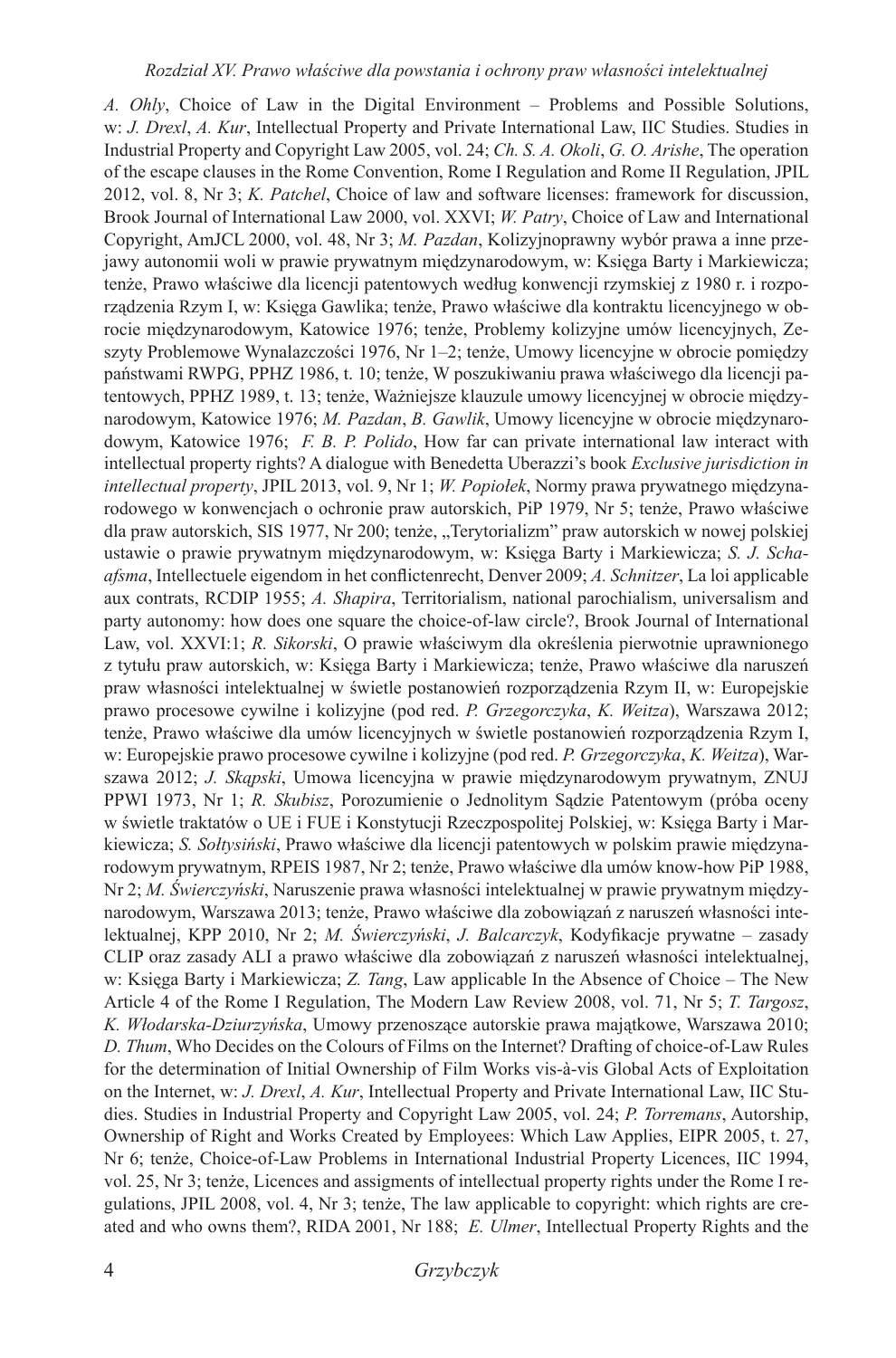#### *§ 62. Wprowadzenie*

Conflict of Laws, Deventer 1978; *M. Van Eechoud*, Alternatives to the *lex protectionis* as the Choice-of-Law Rule for Initial Ownership of Copyright, Amsterdam 2003; *M. M. Walter*, La liberte contractuellé dans le domaine du droit d'auteur et les conflits de lois, RIDA 1976, Nr 1; *D. Weber*, Intellectual Property – Challenges for the Future, EIPR 2005, vol. 27, Nr 10; *H. Xue*, Territorialism versus Universalism: International Intellectual Property Law in the Internationalized Domain Name System, The Journal of World Intellectual Property 2006, vol. 9, Nr 1; *G. Żmij*, Firma w prawie prywatnym międzynarodowym, Warszawa 2013.

## **§ 62. Wprowadzenie**

Problematyka kolizyjnoprawna dotycząca powstania i ochrony praw własności intelektualnej jest jednym z ważniejszych obszarów zainteresowań doktryny prawa, przede wszystkim ze względu na zmiany technologiczne oraz zwiększenie "przepływu" dóbr niematerialnych i dostępności do nich. Coraz więcej naruszeń praw na dobrach niematerialnych odbywa się w sieci internetowej, ale także coraz więcej umów, dotyczących eksploatacji tych dóbr, zawieranych jest między podmiotami, których sytuacja prawna określona jest przez różne porządki prawne. **1**

Mimo tego, regulacje kolizyjnoprawne tak unijne, jak i w prawie krajowym, obejmują jedynie niewielki zakres i to w bardzo ogólnym ujęciu. Przyczyną takiego stanu rzeczy jest prawdopodobnie istnienie międzynarodowych aktów prawnych o bardzo dużym zasięgu, tj. Konwencji berneńskiej z 1886 r. o ochronie dzieł literackich i artystycznych, Konwencji powszechnej, Konwencji paryskiej o ochronie własności przemysłowej z 1883 r. i wreszcie TRPIS-u<sup>1</sup>. Dzięki nim minimalny poziom ochrony praw na dobrach intelektualnych w większości państw jest porównywalny, a rozwiązania ustawowe są do siebie zbliżone.

W niniejszym opracowaniu omówiono podstawowe zasady i regulacje prawne z zakresu prawa prywatnego międzynarodowego dotyczące **praw własności intelektualnej**. W prawie merytorycznym wszystkich ustawodawstw problematyka prawnoautorska jest ujęta odrębnie od prawa własności przemysłowej, czasem także pojawia się kwestia zaliczenia do IPR (*Intellectual Property Rights*) problematyki nieuczciwej konkurencji. Natomiast w większości aktów kolizyjnoprawnych różnej rangi zagadnienie ochrony własności intelektualnej jest ujęte jednolicie. **2**

Pojęcie "prawa własności intelektualnej" jest równoznaczne, przynajmniej na płaszczyźnie prawa prywatnego międzynarodowego, z pojęciem "prawa na dobrach niematerialnych", chociaż to drugie rzadko bywa używane w aktach prawnych<sup>2</sup>. Dobra te są wynikiem wysiłku intelektualnego człowieka, przejawem jego kreatywności niezależnie od tego czy mają wartość majątkową, czy nie. Nie są one związane z nośnikiem, stano-**3**

<sup>1</sup> Konwencja berneńska o ochronie dzieł literackich i artystycznych oraz Konwencja powszechna o prawie autorskim. Ponadto obowiązuje szereg konwencji "wyspecjalizowanych", dotyczących różnych aspektów ochrony twórczości literackiej i artystycznej, w tym m.in. Porozumienie w sprawie handlowych aspektów praw własności intelektualnej – TRIPS.

<sup>2</sup> *M. Świerczyński*, Naruszenie prawa własności intelektualnej, s. 64–65; *R. Skubisz*, Własność przemysłowa w systemie prawa, w: System PrPryw, t. 14A, s. 47–55.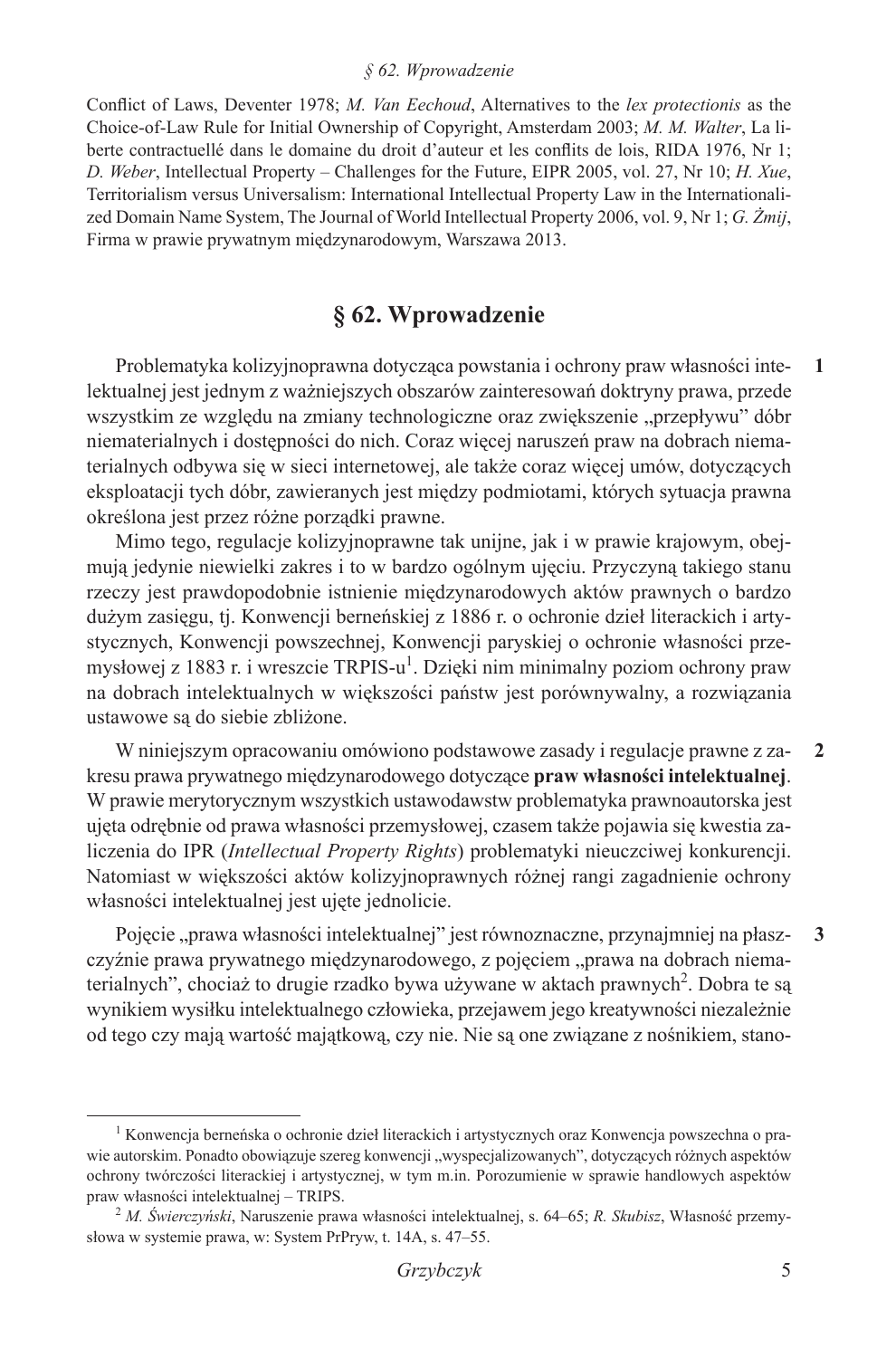#### *Rozdział XV. Prawo właściwe dla powstania i ochrony praw własności intelektualnej*

wią zespół idei, pojęć i wyobrażeń zobiektywizowanych w stosunku do każdej osoby<sup>3</sup>. Wskazuje się jednak, iż na proces kreacji istotny wpływ ma rozwój technologii, przyczyniający się do powstawania nowych dóbr lub nowych możliwości ochrony<sup>4</sup>.

- **Zakres praw własności intelektualnej** nie jest jednoznacznie określony. O ile w prawie merytorycznym obowiązuje zasada *numerus clausus*, o tyle na potrzeby regulacji kolizyjnoprawnych przyjmuje się kwalifikację autonomiczną tego pojęcia. Wskazówki dotyczące zakresu i interpretacji znajdują się zresztą w rozporządzeniu Rzym II, a także w propozycjach kodyfikacji prywatnych, przedstawionych przez ośrodki naukowe (por. ostatni paragraf)<sup>5</sup>. Na ich podstawie można uznać, że prawa własności intelektualnej mają charakter praw wyłącznych i bezwzględnych, są skuteczne *erga omnes*. Zasadniczo zalicza się do nich prawo autorskie i prawa pokrewne, prawo patentowe, prawo do znaku towarowego, wynalazki i wzory zdobnicze i użytkowe, bazy danych, a także topografię układów scalonych, *know-how*, informacje poufne, tajemnice handlowe, prawa hodowców roślin, prawa projektowe, a także nieuczciwą konkurencję (choć, jak wskazano, nie jest to już tak oczywiste). Niektóre projekty wyróżniają prawa wymagające rejestracji i te, które powstają bez spełnienia jakichkolwiek formalności. Mimo iż w przeważającej mierze reguły kolizyjne są jednakowe dla jednych i drugich, to jednak *lex loci protectionis* jest bezdyskusyjne tylko w odniesieniu do praw powstających w wyniku rejestracji. **4**
- Co do zasygnalizowanej wyżej zasadności uznania przepisów dotyczących nieuczciwej konkurencji za element prawa własności przemysłowej, to w sferze prawa kolizyjnego są one niemal powszechnie uznawane za autonomiczną regulację. Włączenie niektórych elementów nieuczciwej konkurencji, takich jak *know-how*, czy tajemnica handlowa do regulacji z zakresu własności intelektualnej precyzuje i rozwiewa wątpliwości dotyczące poszukiwania prawa właściwego, nie skutkuje jednak zaliczeniem tego obszaru do prawa własności przemysłowej<sup>6</sup>. **5**

Podstawową zasadą prawa własności intelektualnej jest tzw. terytorializm, znajdujący odbicie w większości ustaw kolizyjnych<sup>7</sup> i konwencjach międzynarodowych.

<sup>3</sup> *R. Skubisz*, Prawo z rejestracji znaku towarowego i jego ochrona. Studium z zakresu prawa polskiego na tle prawno-porównawczym, Lublin 1988, s. 232 i n.; *M. Świerczyński*, Naruszenie prawa własności intelektualnej, s. 64. 4 *C. Mik*, Zdolność traktatowa Unii Europejskiej, s. 611 i n.

<sup>5</sup> Chodzi o Zasady ALI i CLIP, a także o propozycje dalekowschodnie.

<sup>&</sup>lt;sup>6</sup> W świetle art. 1 ust. 2 konwencji paryskiej z 1883 r. o ochronie własności przemysłowej "przedmiotem ochrony są patenty na wynalazki, wzory użytkowe, wzory przemysłowe, znaki towarowe, znaki usługowe, nazwa handlowa i oznaczenia pochodzenia lub nazwy pochodzenia, jak również zwalczanie nieuczciwej konkurencji". Jednak zgodnie z art. 1 ust. 1 pkt 1 PrWłPrzem, nieuczciwa konkurencja pozostaje poza zakresem jej regulacji. Por. szerzej *A. Adamczak*, *M. du Vall*, Sądownictwo patentowe w Polsce, s. 37–52; *M. Świerczyński*, Naruszenie prawa własności intelektualnej, s. 71–72; *P. Podrecki*, Środki ochrony praw własności intelektualnej, Warszawa 2010, s. 55–56; *M. Poźniak*-*Niedzielska*, Ewolucja prawa własności intelektualnej w dobie współczesnej, PiP 2002, Nr 10, s. 7.

<sup>7</sup> Zob. np. art. 110 ust. 1 SzwajcU z 1987 r.; § 34 ust. 1 AustrU; § 19 WęgU; art. 54 WłoskaU; art. 93 BelgU; art. 37 UkrU; § 24 RKorU (zob. bliżej np. *M. Czajkowska-Dąbrowska*, Prawo właściwe dla praw autorskich, s. 295 i n.; *K. Grzybczyk*, Prawo właściwe, s. 60.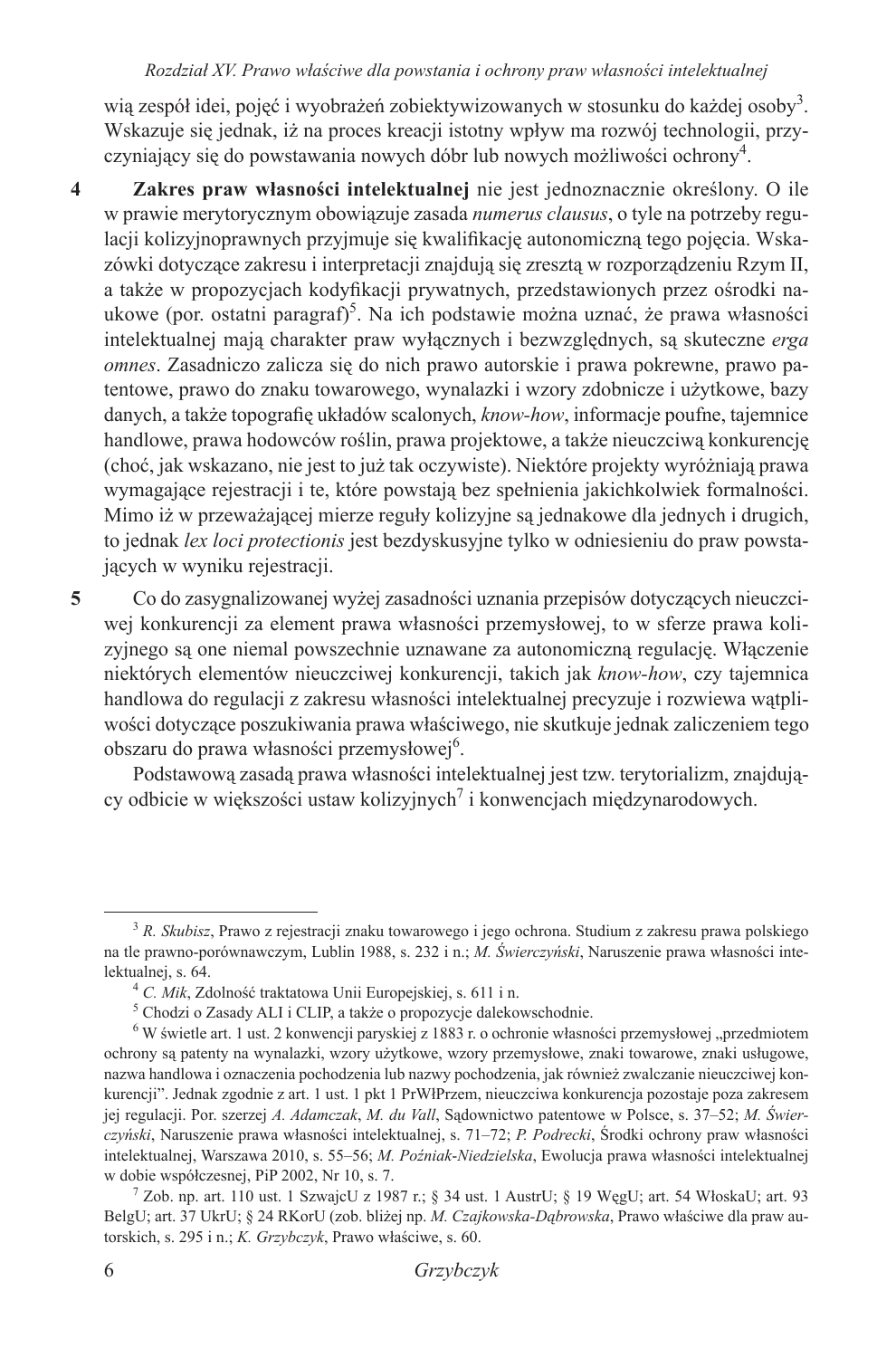## **§ 63.** *Lex loci protectionis*

### **I. Zasada terytorializmu i uniwersalizmu praw własności intelektualnej**

Zgodnie z **zasadą asymilacji**<sup>8</sup> , prawa na dobrach niematerialnych podlegają prawu państwa, w którym następuje realizacja wynikających z nich uprawnień, znajdują się one tam, gdzie są lub mogą być wykorzystywane. Istota zasady terytorializmu polega na niezależności ochrony praw w każdym systemie prawnym, bo w stosunku do danego dobra niematerialnego uprawnionemu przysługuje jednocześnie tyle niezależnych od siebie praw podmiotowych, ile systemów prawnych dane dobro uznaje za przedmiot prawa podmiotowego o charakterze wyłącznym<sup>9</sup>. **6**

**Zasada terytorializmu** zakłada, że do ochrony praw własności intelektualnej stosować należy prawo tego państwa, dla terytorium którego dochodzi się ochrony, zarówno co do zakresu, jak i środków ochrony, czego konsekwencją jest jej niezależność w każdym państwie<sup>10</sup>. Takie kwestie, jak istnienie prawa, jego treść, czas trwania oraz wygaśnięcie należy poddać systemowi prawnemu tego państwa, na terytorium którego uprawniony może realizować prawa wyłączne, czyli tam, gdzie może wyłączyć inne podmioty od korzystania z przysługującego mu prawa<sup>11</sup>. W odniesieniu do ochrony własności przemysłowej zasada terytorializmu także znajduje zastosowanie, stanowiąc, iż o środkach i zakresie ochrony uprawnionego z patentu rozstrzyga prawo państwa, którego organy patentu udzieliły<sup>12</sup>. Prawo właściwe każdego państwa określa także przesłanki uzyskania patentu, skutki i przyczyny jego wygaśnięcia. **7**

Zasada ta ma uzasadnienie historyczne13, które w odnieniesiu do dzisiejszego prawa autorskiego straciło na znaczeniu, w jakiejś mierze jest jednak aktualne co do ochrony praw do znaków towarowych i praw do patentu, powstających z mocy aktu administracyjnego $14$ .

Zasada terytorializmu, mimo dość niefortunnego brzmienia w konwencji berneńskiej<sup>15</sup> nie jest tożsama z nakazem stosowania *legis fori*. Nie chodzi bowiem o to, by do **8**

<sup>&</sup>lt;sup>8</sup> Zasada asymilacji (inaczej traktowania krajowego) oznacza, iż podmioty, które spełniają przesłanki konwencyjnych przepisów prawa obcych, powinny mieć w każdym państwie członkowskim takie prawa, jakie posiadają obywatele tego państwa. Zatem zgodnie z zasadą asymilacji, prawa wyłączne, uprawnionych na podstawie konwencji mają taką treść, jak prawa uprawnionych w danym państwie konwencyjnym. Por. bliżej *W. Popiołek*, Normy prawa prywatnego międzynarodowego, s. 75 i n.; *M. Czajkowska-Dąbrowska*, Prawo właściwe dla praw autorskich, s. 302 i n.; *J. Barta*, *R. Markiewicz*, w: System PrPryw, t. 13, 2003, s. 658 i n. <sup>9</sup> *W. Popiolek*, "Terytorializm" praw autorskich, s. 895 i n.

<sup>10</sup> *A. Troller*, *R. Plaisant*, Les règles de droit international privé concernant les contrats ayant pour objet le droit d'auteur, International Literary and Artistic Association 1951, Nr 55, s. 172; *P. Goldstein*, International Copyright, s. 64–65; *P. E. Geller*, International Intellectual Property, s. 29–37.

<sup>11</sup> *W. Popiołek*, Normy prawa prywatnego międzynarodowego, s. 74; *H. Xue*, Territorialism versus Universalism, s. 1–24; *A. Ohly*, Choice of Law, s. 237 i n.

<sup>12</sup> *Pazdan*, PrPrywM, 2012, wyd. 14, s. 231.

<sup>13</sup> *S. L. Strong*, The Cultural Exclusion: Free Trade And Copyrighted Goods, w: International Intellectual Property Law (red. *A. D'Amato*, *D. E. Long*), London–The Hague–Boston 1997, s. 256; S. *A. Fitzpatrick*, Prospects of Further Copyright Harmonisation?, EIPR 2003, t. 5, s. 215–223.

<sup>14</sup> *G. Koumantos*, Le droit international privé et la Convention de Berne, Droi d'Auteur 1988, s. 441; *G. Boytha*, Le droit international privé, Nr 10, s. 427.

<sup>&</sup>lt;sup>15</sup> Artykuł 5 ust. 2 zd. 2: "(...) zakres ochrony, jak też środki jej dochodzenia, zapewnione autorowi w celu ochrony jego praw, są normowane wyłącznie przez ustawodawstwa państwa, w którym żąda się ochrony".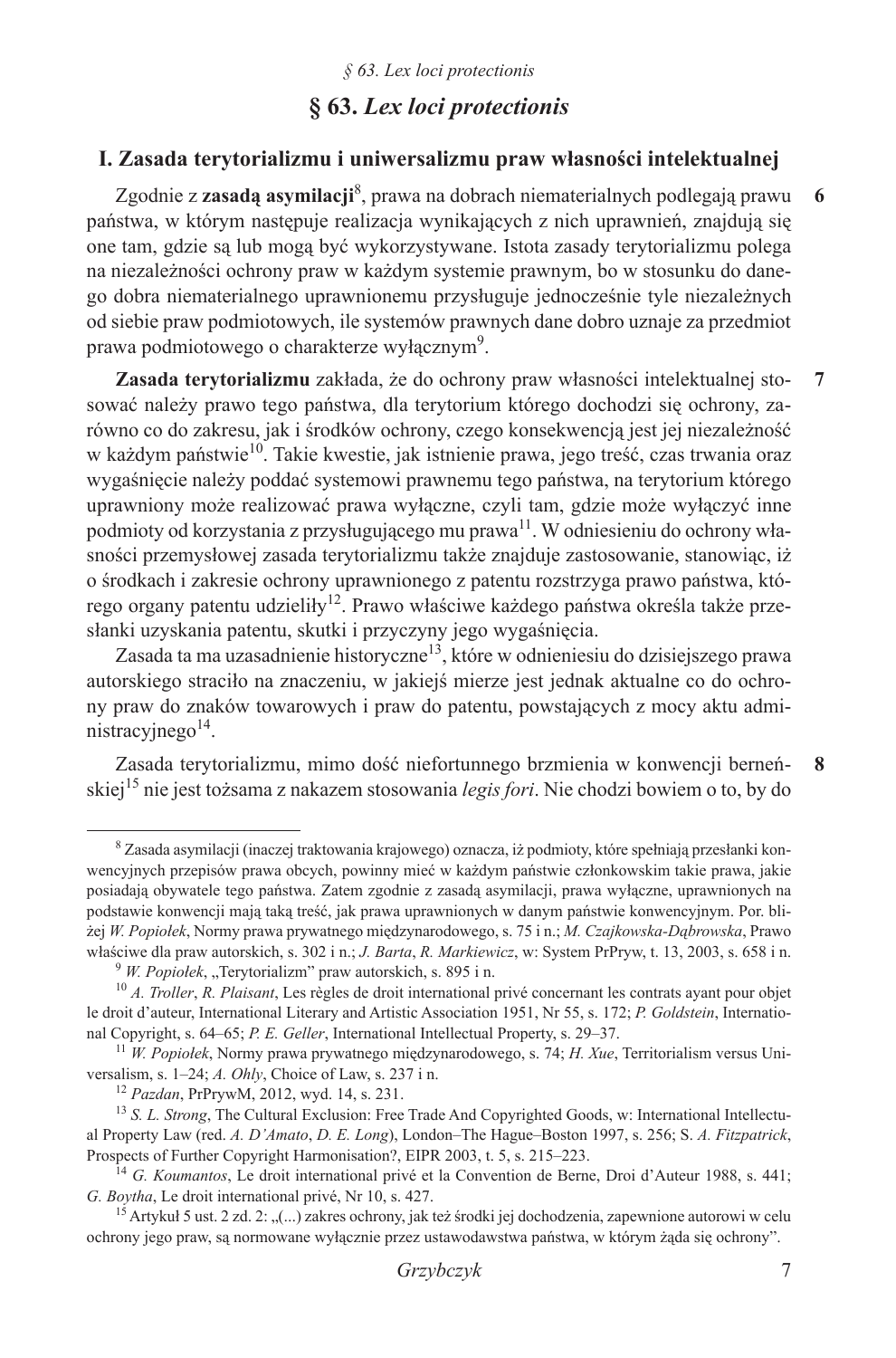oceny korzystania czy ochrony własności intelektualnej stosować prawo państwa sądu orzekającego ("prawo państwa, w którym żąda się ochrony") lecz prawo tego państwa, dla terytorium którego dochodzi się ochrony16.

Wraz z rozwojem nowych technik komunikacji zaistniały takie sytuacje, jakich twórcy i zwolennicy zasady terytorializmu nie mogli przewidzieć. Rośnie liczba przypadków, w których trudno jest jednoznacznie wskazać miejsce naruszenia, a nawet powstania własności intelektualnej<sup>17</sup>. Coraz częściej autorzy tworzą dzieła, które natychmiast rozprzestrzeniane są za pomocą światowych sieci telekomunikacyjnych. Większość ustawodawstw nie jest przygotowana na taką sytuację, co więcej, także regulacje ponadnarodowe unikają tego problemu. **9**

Żądanie ochrony przed naruszeniami praw autorskich do utworów znajdujących się w sieci wymaga wskazania państwa, w którym naruszenie takie miało miejsce. Brak wówczas pewności, czy chodzi o państwo, w którym dobro intelektualne zostało wprowadzone do sieci, czy też o państwo, w którym jest udostępniane w sieci, lub może chodzi o obydwa te państwa18. Wskazuje się, iż rozwiązać tę sytuację można tylko poprzez równoczesne wprowadzenie takich samych regulacji prawnych w wielu krajach i próbą takiego rozwiązania jest przyjęcie w konwencji berneńskiej minimalnego poziomu ochrony dla praw autorskich.

- Konkurencyjną koncepcją, proponowaną jednak przez zdecydowaną mniejszość doktryny, jest w odniesieniu do praw autorskich **uniwersalizm praw**, kładący akcent na szersze zastosowanie prawa kraju pochodzenia utworu<sup>19</sup>. Zdaniem zwolenników tej koncepcji, jej przyjęcie, czyli posługiwanie się łącznikiem kraju publikacji utworu albo obywatelstwa autora, ujednoliciłoby zakres ochrony autorskoprawnej i polepszyłoby sytuację prawną twórców<sup>20</sup>. **10**
- Należy również wspomnieć o dyskusji dotyczącej **uniwersalizmu autorskich praw osobistych**, który polega na tym, iż twórcy przysługuje zawsze ochrona dóbr osobistych, niezależnie od tego, czy autorskie prawa majątkowe powstały, istnieją i komu przysługują<sup>21</sup>. Zgodnie z art. 6 bis konwencji berneńskiej, "niezależnie od praw majątkowych autora, a nawet po przeniesieniu tych praw, autor zachowuje prawo dochodzenia autorstwa dzieła oraz sprzeciwiania się wszelkiemu zniekształceniu, okaleczeniu lub innej zmianie albo wszelkiemu innemu działaniu na szkodę dzieła, które mogłoby przynieść **11**

<sup>16</sup> *W. Popiołek*, Normy prawa prywatnego międzynarodowego, s. 77.

<sup>17</sup> *P. E. Geller*, Własność intelektualna na rynku światowym. Wpływ postanowień TRIPs w sprawie rozstrzygania sporów, ZNUJ PPWI 1997, Nr 68, s. 9 i n.; *R. Fentiman*, Choice of Law, s. 128 i n.; *A. Ohly*, Choice of Law, s. 237 i n. 18 *J. S. Bergé*, Droit d'auteur, conflit de lois et reseaux numeriques: retrospective et prospective, RCDIP

<sup>2000,</sup> Nr 3, s. 46; Z. Okoń, P. Podrecki, w: Prawo Internetu (pod red. P. Podreckiego), Warszawa 2007, s. 321 i n. <sup>19</sup> Por na temat określenia kraju pochodzenia *W. Nordemann*, De la détermination, s. 3–15; A. Françon,

Les droits sur les films; *G. Boytha*, Le droit international privé, s. 432 i n.

<sup>&</sup>lt;sup>20</sup> Właściwość kraju pochodzenia utworu jest dla państw takich, jak Francja, Grecja czy Stany Zjednoczone bardzo istotna.

<sup>21</sup> *S. Grzybowski*, w: *S. Grzybowski*, *A. Kopff*, *J. Serda*, Zagadnienia prawa autorskiego, Warszawa 1973, s. 243; *A. Wojciechowska*, Uniwersalizm autorskich praw osobistych w dobie międzynarodowych konwencji, ZNUJ PPWI 1997, Nr 69, s. 19–25; *M. Czajkowska-Dąbrowska*, Sytuacja prawna autorów obcych w Polsce, Warszawa 1991, s. 130 i n.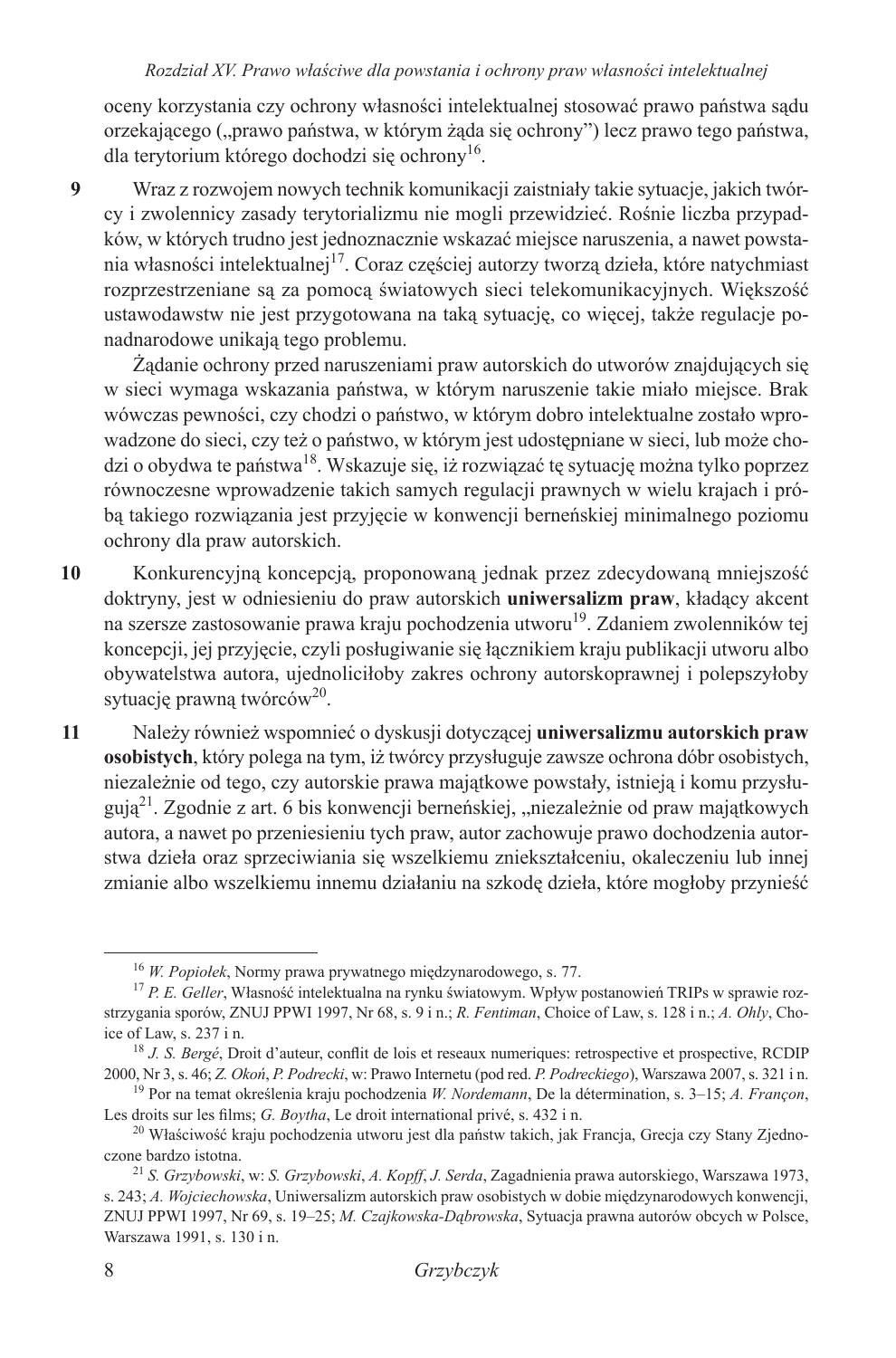#### *§ 63. Lex loci protectionis*

ujmę czci lub dobremu imieniu". Ze względu na ogromną liczbę państw, które podpisały konwencję, zasada ochrony zyskała niemalże powszechny charakter.

### **II. Zasada asymilacji**

Zasada asymilacji traktowana jest nieraz jako uzupełnienie, czy też korekta zasady terytorializmu, dzięki której problemy związane ze stosowaniem tej ostatniej zostają zniwelowane. Zasada asymilacji, określana także mianem zasady traktowania krajowego, równouprawnienia cudzoziemców czy narodowego reżimu<sup>22</sup>, wyrażona jest w art. 5 konwencji berneńskiej, zgodnie z którym: "W odniesieniu do dzieł, co do których autorom przysługuje ochrona na podstawie niniejszej konwencji, autorzy w państwach należących do Związku, innych niż państwo pochodzenia dzieła, korzystają z praw, jakie odpowiednie ustawy przyznają aktualnie lub przyznają w przyszłości swoim obywatelom, jak też z praw specjalnie przyznanych przez niniejszą konwencję"23. Zasada ta wyrażona została także w art. 2 ust. 1 konwencji paryskiej<sup>24</sup> oraz art. 3 porozumienia TRIPS<sup>25</sup>. **12**

Charakter prawny tej zasady jest dyskusyjny w doktrynie prawa. Co prawda większość wypowiedzi optuje za nieprzyznawaniem zasadzie asymilacji statusu normy kolizyjnej, to jednak odmienne stanowiska także są wyrażane w doktrynie<sup>26</sup>.

### **III. Statut autorskoprawny**

Kwestie objęte statutem autorskoprawnym podlegają ocenie *legis loci protectionis* i co do zasady większość doktryny zgadza się z tym stanowiskiem. Statut ten rozstrzyga o przedmiocie ochrony, powstaniu, treści i zgaśnięciu praw autorskich. Nie obejmuje natomiast kwestii zdolności prawnej i zdolności do czynności prawnych podmiotów autorskouprawnionych, zobowiązań wynikających z umów oraz dziedziczenia autorskich praw majątkowych. Zagadnieniem problematycznym, o praktycznym znaczeniu, jest pytanie o **prawo właściwe dla podmiotu prawa autorskiego**, zwłaszcza zaś pierwotnie **13**

<sup>22</sup> *M. Świerczyński*, Naruszenie prawa własności intelektualnej, s. 43; *M. Barczewski*, Traktatowa ochrona praw autroskich, s. 43; *J. Barta*, *R. Markiewicz*, w: System PrPryw, t. 13, 2003, s. 658.

<sup>&</sup>lt;sup>23</sup> *M. Van Eechoud*, Choice of law in copyright and related rights. Alternatives to the Lex Protectionis, The Hague, s. 107–108; *S. J. Schaafsma*, Intellectuele eigendom, s. 477–478, cyt. za: *M. Świerczyński*, Naruszenie prawa własności intelektualnej, s. 47.

<sup>&</sup>lt;sup>24</sup> "Osobom fizycznym i prawnym któregokolwiek Państwa będącego członkiem Związku będą przysługiwały we wszystkich innych Państwach będących członkami Związku – w sprawach ochrony własności przemysłowej – korzyści, jakie odnośne ustawy zapewniają obecnie lub zapewnią w przyszłości osobom fizycznym i prawnym z tych Państw, nie naruszając praw specjalnie przewidzianych w niniejszej Konwencji. Zgodnie z tym będą one miały tę samą ochronę oraz te same środki prawne przeciw wszelkiemu naruszeniu ich praw, z zastrzeżeniem dopełnienia warunków i formalmości wymaganych od osób fizycznych i prawnych danego Państwa".

<sup>&</sup>lt;sup>25</sup> "Każdy Członek przyzna podmiotom innych Członków traktowanie nie mniej korzystne niż to, jakie przyznaje własnym podmiotom w zakresie ochrony własności intelektualnej, z zastrzeżeniem wyjątków już przewidzianych odpowiednio w Konwencji paryskiej (1967), Konwencji berneńskiej (1971), Konwencji rzymskiej i Traktacie o własności intelektualnej w odniesieniu do układów scalonych. W stosunku do wykonawców, producentów fonogramów, organizacji nadawczych, zobowiązanie to stosuje się jedynie do praw przyznanych postanowieniami niniejszego Porozumienia. Jakikolwiek Członek korzystający z możliwości przewidzianych w Artykule 6 Konwencji berneńskiej (1971) i ust. 1(b) Artykułu 16 Konwencji rzymskiej dokona notyfikacji Radzie TRIPS, jak to przewidziano w tych przepisach". 26 Tak np. *Pazdan*, PrPrywM, 2012, wyd. 14, s. 389; *S. J. Schaafsma*, Intellectuele eigendom, s. 477–478.

Por. szerzej na ten temat *M. Świerczyński*, Naruszenie prawa własności intelektualnej, s. 45 i n.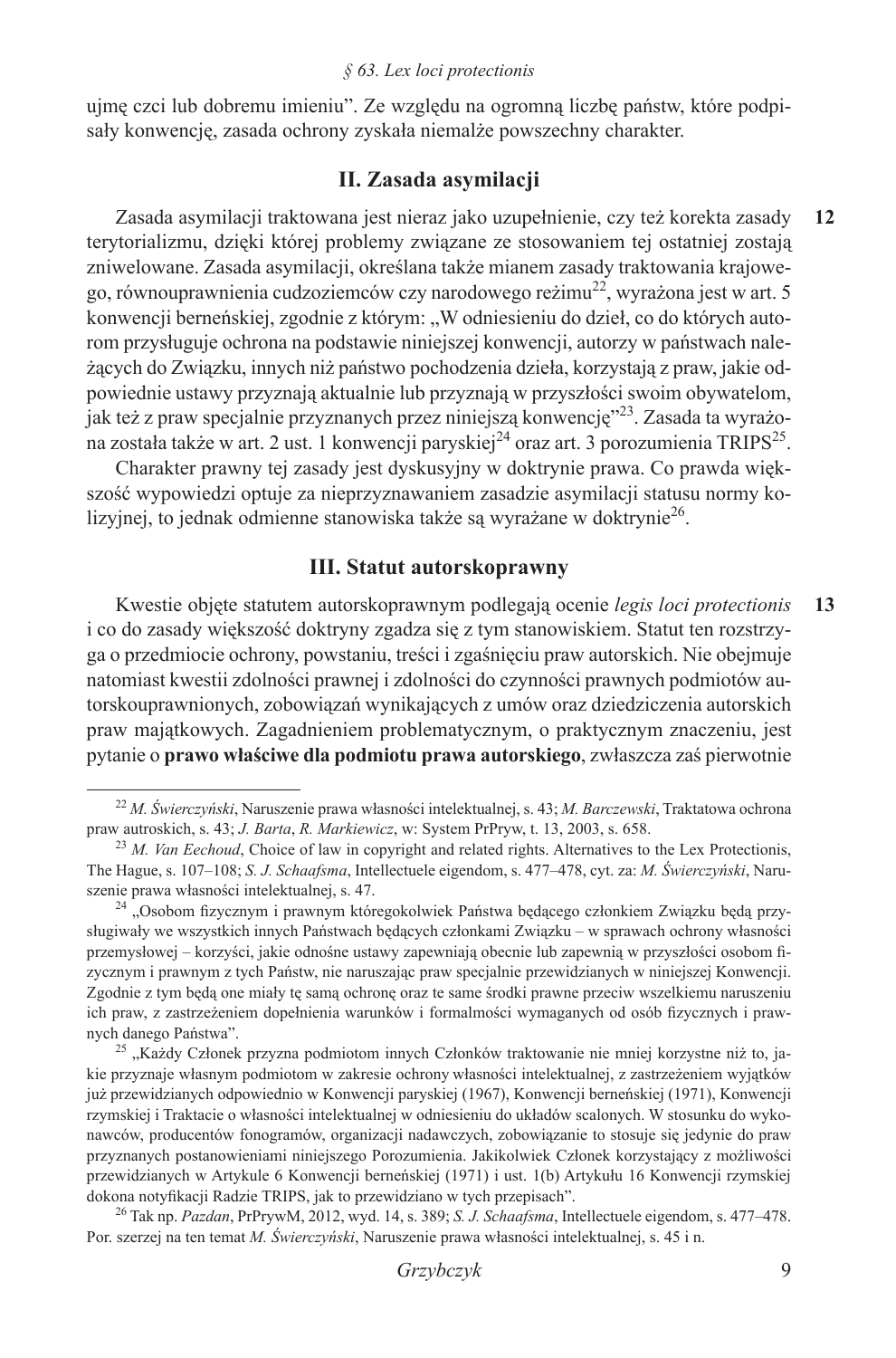uprawnionego. Jest to jedno z najbardziej spornych zagadnień w doktrynie międzynarodowego prawa prywatnego, w odniesieniu do prawa autorskiego. Proponuje się dwa rozwiązania: prawem właściwym dla wskazania, kto jest twórcą, powinno być prawo kraju ochrony, jeśli uznaje się, że celem prawa autorskiego jest ochrona autora przed nadużyciami i zagwarantowanie mu rekompensaty za eksploatację jego dzieła. W tym przypadku prawo właściwe dla określenia osoby autora powinno być takie samo, jak prawo, które gwarantuje mu tę ochronę i rekompensatę. W tym ujęciu prawo autorskie jest narzędziem służącym polityce ekonomicznej państwa, które ma za zadanie regulować konkurencję i zapewniać właściwy i odpowiedni poziom ochrony wszystkim zaangażowanym stronom $27$ .

Natomiast zgodnie z drugą koncepcją, prawem właściwym dla problematycznej kwestii jest prawo kraju pochodzenia utworu, gdyż to autor jest osobą, która decyduje o powstaniu utworu, jego kształcie, pierwszym udostępnieniu publiczności. Ponieważ zaś możliwości techniczne sprawiły, że publiczne udostępnienie często jest rozpowszechnieniem ogólnoświatowym, to punkt wyjściowy korzystania czy wykonywania prawa powinien być jeden, jasny i jednakowy. Zgodnie z tym stanowiskiem, za autora konkretnego utworu powinna być uznawana zawsze jedna i ta sama osoba, niezależnie od tego, o jaki system prawny chodzi. Taką gwarancję można mieć tylko wówczas, gdy przyjmie się, iż prawem właściwym dla określenia autora jest kraj pochodzenia, co spowoduje uniknięcie sytuacji, w której autorstwo jednego utworu będzie przypisane różnym osobom w różnych krajach<sup>28</sup>. Wskazanie twórcy jest równoznaczne ze wskazaniem, komu przysługują autorskie prawa osobiste<sup>29</sup>.

**Zasada państwa pochodzenia** skutkuje tym, iż niezależnie od tego, gdzie utwór jest eksploatowany, autorstwo utworu pozostaje niezmienione, a "przekroczenie" granic państwowych nie oznacza konieczności weryfikowania tego autorstwa. Wątpliwości rodzi określenie kraju pochodzenia utworu: miejsce stworzenia utworu, miejsce jego pierwszej publikacji czy może miejsce zamieszkania lub zwykłego pobytu autora. W przypadku utworów opublikowanych powszechnie uznaje się za kraj pochodzenia utworu ten, w którym miała miejsce pierwsza publikacja<sup>30</sup>. W przypadku utworu niepublikowanego niektórzy postulują posługiwanie się łącznikiem personalnym, inni – przedmiotowym31. Łącznikami najczęściej występującymi są łącznik obywatelstwa twórcy lub łącznik miejsca zamieszkania lub zwykłego pobytu twórcy (art. 4 konwencji berneńskiej, art. 2 i 3 konwencji uniwersalnej). Łączniki te zawodzą w przypadku utworów współautorskich, kiedy twórcy mają różne obywatelstwo czy miejsca zamieszkania. **14**

<sup>27</sup> *P. Torremans*, Autorship, Ownership of Right, s. 220; *D. Ladd*, Comment faire face au bouleversement du droit d'auteur dans le monde, Droit d'Auteur 1983, Nr 10, s. 280–295.

<sup>&</sup>lt;sup>28</sup> Por. szerzej na ten temat *P. L. C. Torremans*, The law applicable to copyright:, s. 48 i n.; tenże, Author-<br>ship, Ownership of Right, s. 220 i n.; *J. C. Ginsburg*, La loi applicable, s. 603–623.

<sup>&</sup>lt;sup>29</sup> Por. szerzej *J. Ginsburg*, *P. Sirinelli*, Auteur, création et adaptation en droit international privé et en droit interne français: Rèflexions à partir de l'affaire *Huston*, RIDA 1991, Nr 3; *Y. Gendreau*, Colorizing Movies – Some International Remifications, Intellectual Property Journal 1990, Nr 3.

<sup>30</sup> Chociaż do wyjaśnienia pozostaje oczywiście kwestia, jak to pojęcie jest rozumiane w różnych ustawodawstwach prawnoautorskich.

<sup>31</sup> *A. Françon*, Les droits sur les films, s. 3–45; *W. Nordemann*, De la determination, s. 3–25.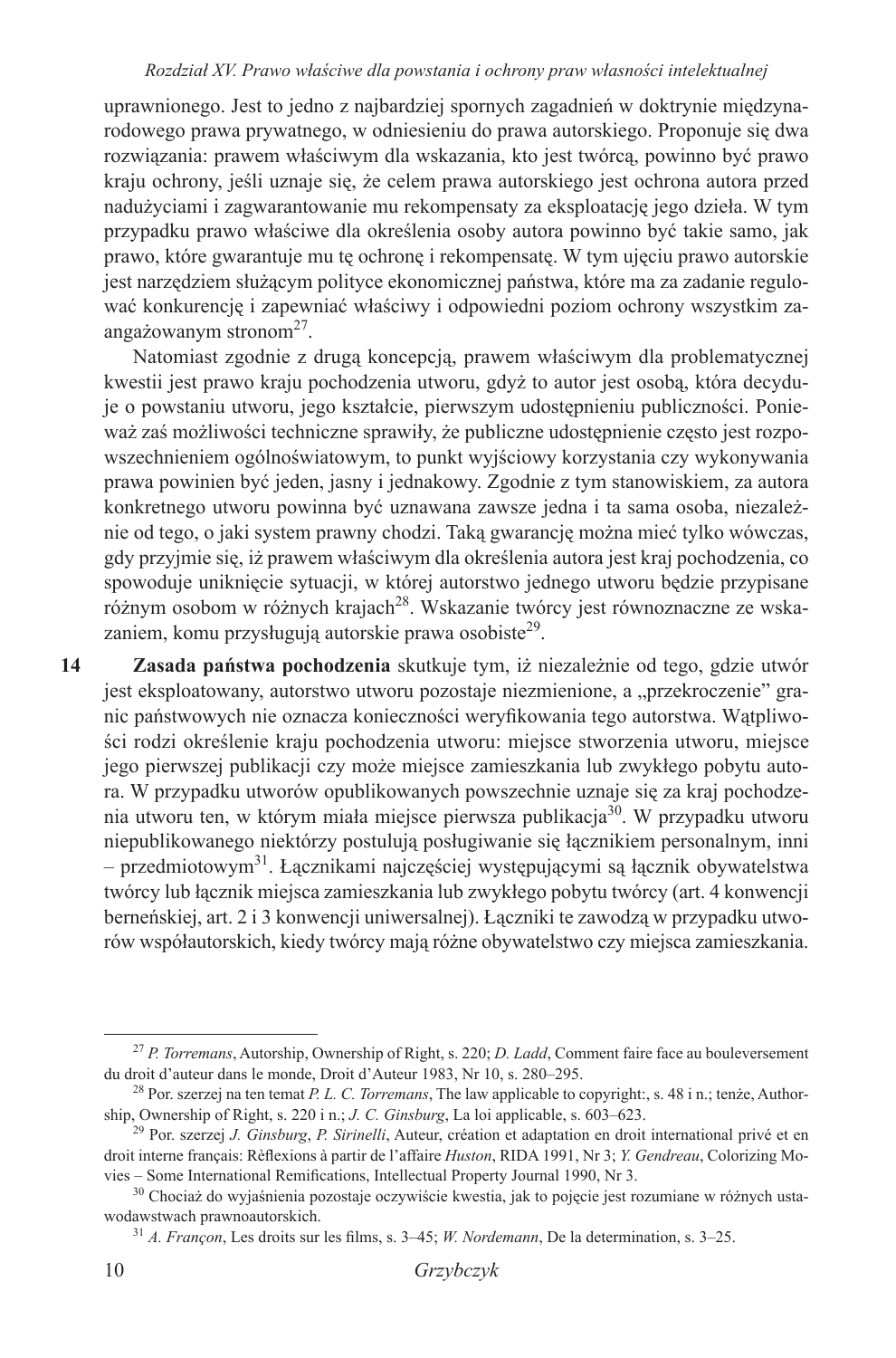#### *§ 63. Lex loci protectionis*

Sytuacja komplikuje się także w przypadku, gdy prawa autorskie przysługują podmiotowi innemu niż twórca, tak jak w przypadku utworów audiowizualnych<sup>32</sup>.

Wskazuje się także na państwo, w którym zlokalizowana jest główna działalność faktycznego twórcy, co ma ułatwić wskazanie najściślejszych związków między utworem a działalnością twórczą (aktem twórczym)<sup>33</sup>.

Z drugiej strony problem **autorstwa utworu** nie jest w rzeczywistości pierwszorzędny, ponieważ w większości regulacji prawnych z zakresu prawa autorskiego status autora przyznany jest rzeczywistemu twórcy, który jest równocześnie pierwotnie uprawnionym z tytułu autorskich praw majątkowych. Nieliczne ustawodawstwa przewidują rozwiązania przyznające prawa autorskie (przynajmniej w odniesieniu do niektórych kategorii dzieł) osobom innym niż twórca<sup>34</sup>. Najczęściej dotyczą one utworów zbiorowych, zbiorów utworów, utworów audiowizualnych, a także nowych kategorii utworów, jak np. dzieła multimedialne czy bazy danych. W tych wszystkich przypadkach o tym, kto i w jakim zakresie jest uprawniony z tytułu prawa autorskiego, powinno rozstrzygać prawo kraju ochrony bądź też, co wydaje się rozsądniejsze, prawo państwa pochodzenia. W doktrynie zaproponowano kompromisową zasadę, na której opierałoby się wskazanie prawa właściwego dla określenia osoby pierwotnie uprawnionej z tytułu prawa autorskiego i równocześnie osoby, której przysługują autorskie prawa osobiste<sup>35</sup>. Punktem wyjścia dla zaproponowanego rozwiązania jest podstawowa zasada konwencji berneńskiej dotycząca poszukiwania prawa właściwego: kwestia ta została pozostawiona regulacji wewnętrznej państw członkowskich, jednakże powinna ona być korzystna dla twórcy (zasada *favor auctoris*) <sup>36</sup>. **15**

W odniesieniu do kwestii **prawa właściwego do oceny treści prawa autorskiego** poglądy także są zróżnicowane, chociaż dyskusja nie jest tak burzliwa. Najczęściej wskazuje się, jako prawo właściwe, prawo państwa, dla terytorium którego żąda się **16**

<sup>32</sup> Por. *A. Françon*, Les droits sur les films, s. 21; *J.-S. Bergé*, Droit d'auteur, conflit de lois et de reseaux numériques: retrospective et prospective, RCDIP 2000, Nr 3, s. 372; *J.-L. Bismuth*, Les contrats d'exploitation des oeuvres cinematographiques. Premieres observations de droit international prive et communautaire, Revue Film echange, juillet 1989, Nr 2, s. 143; *M. Fabiani*, Considerations sur la reglamentation juridique international des droits du productuer cinematographique, Droit d'Auteur 1963, Nr 76, s. 201; *J. C. Ginsburg*, L'exploitation international de l'oeuvre audiovisuelle: France/Etats-Unis, JCP 1994, Nr 3734, s. 231; taż, Le droit au respect des oeuvres audiovisuelles aux Etats-Unis, RIDA, janvier 1988, Nr 135, s. 3; *C. Pascal*, presomption de cession au profit des producteur d'oeuvres cinematographique. Commentaire de l'arret de la Cour de cassation du 22 mai 1988, Cahier du droit d'auteur, novembre 1988, Nr 10, s. 136.

<sup>33</sup> *P. Torremans*, The Authorship, Ownership of Right, s. 221; *D. Thum*, Who Decides on the Colours of Films on the Internet?, s. 260 i n.

<sup>&</sup>lt;sup>34</sup> *J. Phillips*, La notion "d'auteur" dnas la legislation sur le droit d'auteur, Considerations sur la base du droit d'auteur au Royaume – Uni, Droit d'Auteur, janvier 1990, Nr 152, s. 26.

<sup>35</sup> *J. C. Ginsburg*, Private international law aspects; *D. Thum*, Who Decides on the Colours of Films on the Internet?, s. 283.

<sup>&</sup>lt;sup>36</sup> "Prawem właściwym dla określenia pierwotnie uprawnionego z tytułu prawa autorskiego dla utworów audiowizualnych w przypadku aktu globalnej eksploatacji:

<sup>&</sup>lt;sup>1)</sup> jest prawo państwa, w którym producent utworu audiowizualnego ma swoją główną siedzibę lub miejsce zwykłego pobytu

<sup>&</sup>lt;sup>2)</sup> jednakże, jeśli osoba fizyczna będąca współtwórcą utworu audiowizualnego, zgodnie ze swoim ustawodawstwem krajowym uznana jest za pierwotnie uprawnioną z tytułu prawa autorskiego, zachowuje wszystkie autorskie prawa osobiste, prawo do korzystania z utworu oraz wynagrodzenia zgodnie z tymże ustawodawstwem".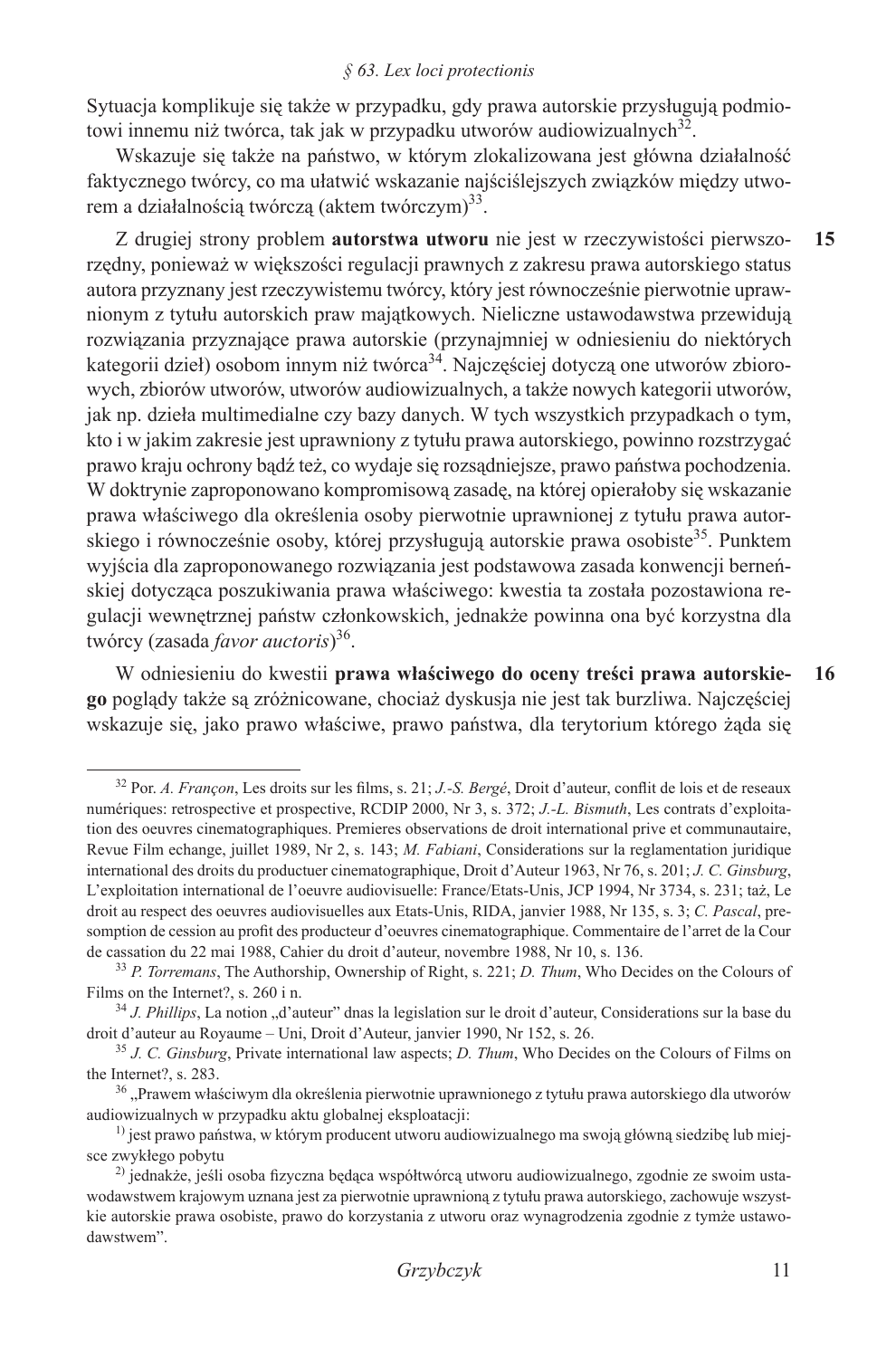ochrony, przy czym jest ono właściwe tak dla praw majątkowych, jak i osobistych autora. W innych wypowiedziach, dotyczących (przeważających) systemów dualistycznych, proponuje się objąć prawa osobiste zakresem statutu personalnego autora, wskazując prawo właściwe za pomocą łącznika jego obywatelstwa lub domicylu. Prawa osobiste, w tym ujęciu, nie są niczym innym, jak tylko określonym wariantem praw osobistości, związanych z osobą autora<sup>37</sup>. Prawem właściwym byłoby zatem prawo państwa pochodzenia utworu, które wyraża najściślejszy związek z autorem, zaś prawa majątkowe wchodziłyby w zakres statutu rzeczowego.

Taka propozycja jest jednak nie do przyjęcia w krajach systemu *copyright*, gdzie uznaje się, iż prawo autorskie, w tym także prawa osobiste, mają na celu raczej zapewnienie handlowej eksploatacji utworu niż ochronę związku między autorem a dziełem<sup>38</sup>. Wyrażono także pogląd, iż do praw osobistych powinno się stosować takie samo prawo, jak do praw majątkowych, ponieważ chronią one bardziej utwór niż autora i dlatego statut personalny nie jest odpowiedni<sup>39</sup>.

- Innym spornym zagadnieniem jest **przenoszalność praw**. Zasadniczo uważa się, iż ta kwestia jest zagadnieniem regulowanym przez prawo kraju ochrony. Jedynie *H. Hoffman* wyraził inny pogląd – iż prawem właściwym dla tej kwestii jest prawo ojczyste autora<sup>40</sup> i *M. Nimmer* – o zbywalności prawa decyduje *lex contractus*41. W większości ustawodawstw niezbywalne są autorskie prawa osobiste, dla których prawem właściwym jest prawo kraju ochrony. Podkreśla się jednak, że w rozwiązaniu tym chodzi nie tyle o wzmocnienie pozycji kontraktowej autora, co o zapewnienie ochrony więzi intelektualnej twórcy ze swoim utworem<sup>42</sup>. Wydaje się, że kwestia zbywalności praw autorskich musi podlegać prawu kraju ochrony. Inne rozwiązanie mogłoby doprowadzić do sytuacji, w której strony mocą postanowień swojej umowy zmieniają charakter praw – głównie chodzi o uczynienie zbywalnymi praw niezbywalnych w danym porządku prawnym. Tak dalece idąca swoboda kontraktowania jest nie do przyjęcia. **17**
- Poddanie kwestii zbywalności prawa autorskiego ocenie statutu kontraktowego, którego naczelną zasadą jest swoboda wyboru prawa, umożliwiłaby stronom dokonywanie takich wyborów, których celem byłoby obejście prawa. To rozwiązanie mogłoby ponadto doprowadzić do zaniku autorskich praw osobistych, których celem jest ochrona więzi twórcy z utworem, jednak z punktu widzenia eksploatującego utwór, mogą one stanowić pewną przeszkodę w korzystaniu z prawa autorskiego. **18**

Pozostałe kwestie objęte statutem autorskoprawnym, zgodnie z zasadą terytorializmu, podlegają ocenie prawa państwa, w którym ma miejsce korzystanie z tego prawa.

<sup>37</sup> *P. Torremans*, The law applicable to copyright, s. 49 i n.

<sup>38</sup> *J. C. Ginsburg*, Conflit de lois et droit moral, Cahier du droit d'auter, december 1989, Nr 22, s. 13–18; *P. Goldstein*, International copyright, s. 109.<br><sup>39</sup> *R. Plaisant*, L'exploitation du droit d'auteur et les conflits de lois, RIDA 1962, Nr 4.

<sup>40</sup> *H. Hoffman*, Das Urheberrecht Im Internationalen Privetrecht, UFITA 11 (1938), cyt. za: *M. M. Walter*, La liberté contractuelle, s. 71, 72.

<sup>41</sup> *M. Nimmer*, Who is the Copyright Owner When Laws Conflict?, GRUR Int. 1973, s. 302, cyt. za: *M. M. Walter*, La liberté contractuelle, s. 71, 72.

<sup>42</sup> *M. M. Walter*, La liberté contractuelle, s. 80.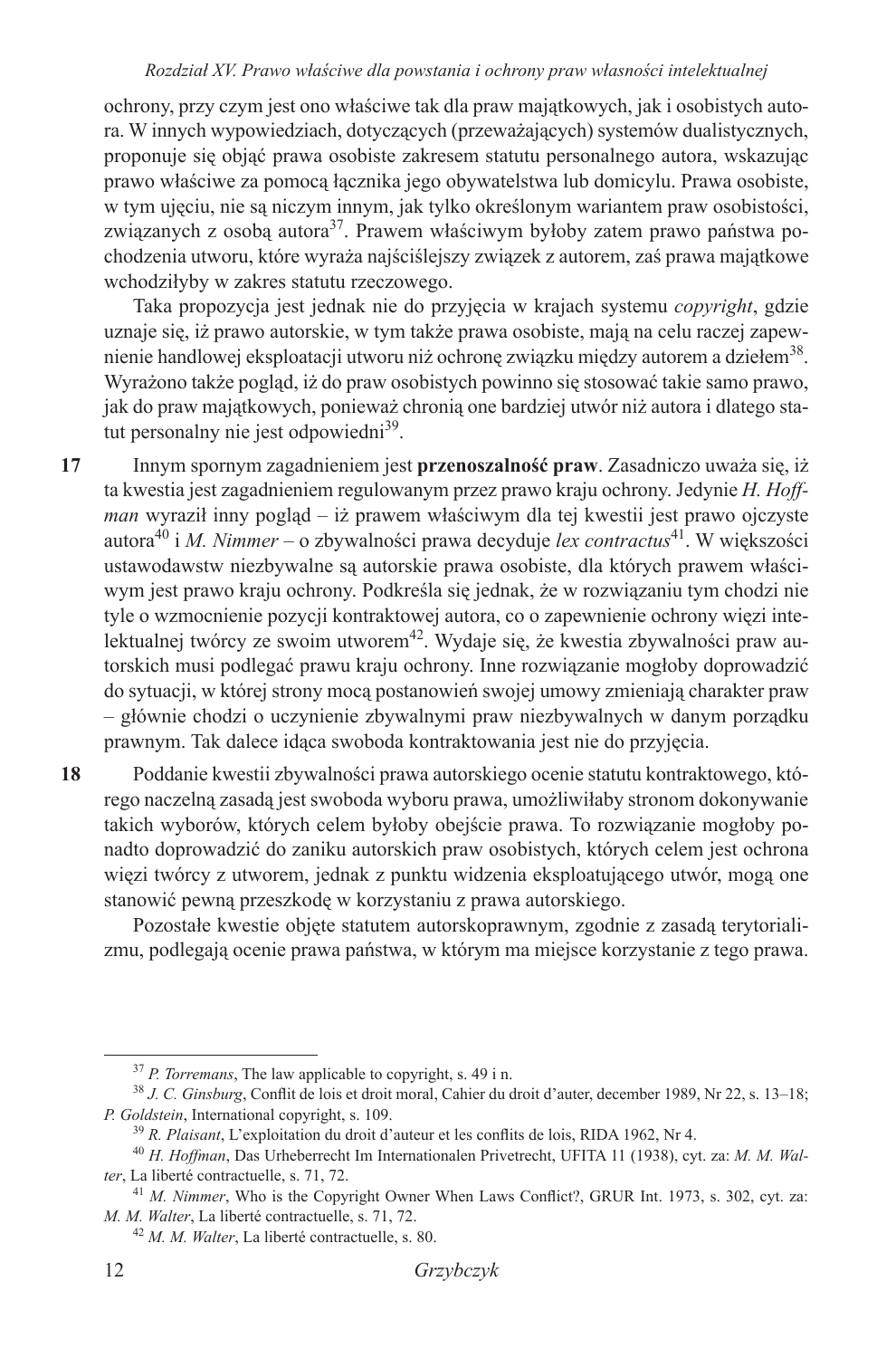## **IV. Statut własności przemysłowej**

Szczegółowe propozycje dotyczące unormowania problematyki umów licencyjnych przedstawił swojego czasu *E. Ulmer* i chociaż nie znalazły one odzwierciedlenia w żądnym akcie prawnym, to jednak wciąż stanowią źródło inspiracji i wskazówkę przy poszukiwaniu rozwiązań43. W swoim projekcie *E. Ulmer* wskazał także kwestie, które powinny być objęte zakresem statutu własności przemysłowej (ochronnym): **19**

- 1) dopuszczalność przeniesienia i częściowego przeniesienia prawa ochronnego na dobrach niematerialnych lub udzielenie licencji na korzystanie z tych dóbr;
- 2) przesłanki określające dopuszczalność dochodzenia przez licencjobiorcę roszczeń w sytuacji naruszenia jego uprawnień;
- 3) wymagania co do formy czynności prawnej przenoszącej lub upoważniającej do korzystania z prawa;
- 4) skutki wpisu przeniesienia lub licencji do odpowiedniego rejestru<sup>44</sup>.

W polskiej doktrynie zaproponowano objęcie zakresem wskazanego statutu następujące kwestie<sup>45</sup>: **20**

- 1) przesłanki uzyskania tytułu ochronnego i okoliczności powodujące jego wygaśnięcie lub utratę;
- 2) skutki udzielenia patentu;
- 3) środki i zakres ochrony uprawnionego z patentu;
- 4) uprawnionego do udzielenia licencji czy przeniesienia prawa;
- 5) przesłanki skuteczności uprawnienia licencjobiorcy, wynikającego z umowy, wobec osób trzecich;
- 6) przesłanki umożliwiające obciążenie uprawnień licencjobiorcy, np. przez ustanowienie sublicencji czy ograniczonego prawa rzeczowego;
- 7) rodzaje umów, w tym zwłaszcza umów licencyjnych, ich klasyfikację i skutki związane z wyborem jednej z nich;
- 8) przesłanki pierwszeństwa kolidujących ze sobą licencji.

Jeśli chodzi o zdolność stron do zawarcia umowy oraz jej formę, to podlegają one ocenie odrębnych statutów – w pierwszym przypadku jest to statut personalny stron, w drugim – formy<sup>46</sup>.

<sup>43</sup> *E. Ulmer*, Intellectual Property Rights, s. 68 i n.; *M. Pazdan*, Prawo właściwe dla licenji patentowych, s. 699 i n.; *M. Świerczyński*, Naruszenie prawa własności intelektualnej, s. 48 i n. 44 *E. Ulmer*, Intellectual Property Rights, s. 55 i n.; *M. Pazdan*, Prawo właściwe dla licencji patento-

wych, s. 704.

<sup>45</sup> *S. Sołtysiński*, Prawo właściwe dla licencji patentowych, s. 36–38; *R. Sikorski*, Prawo właściwe dla umów licencyjnych, s. 422–423; *Pazdan*, PrPrywM, 2012, wyd. 14, s. 192–193; *Gołaczyński*, PrPrywM, 2003, s. 170.

<sup>46</sup> *M. Pazdan*, Zdolność do czynności prawnych osób fizycznych w polskim prawie prywatnym międzynarodowym, ZNUJ Prace Prawnicze 1967, Nr 29, s. 10 i n.; *Pazdan*, PrPrywM, 2012, wyd. 14, s. 100; *M. Sydło*, Statut personalny osób prawnych w projekcie nowej ustawy – prawo prywatne międzynarodowe, KPP 2007, Nr 1, s. 85; *J. Pazdan*, Forma czynności prawnej w prawie prywatnym międzynarodowym, ZPUKSW 2005, Nr 5.2, s. 67 i n.; *J. Górecki*, Forma czynności prawnych obligacyjnych i rzeczowych w prawie prywatnym międzynarodowym, Katowice 2007; tenże, Autonomia woli a forma czynności prawnej w prawie prywatnym międzynarodowym, PPPM 2007, t. 2, s. 83–98.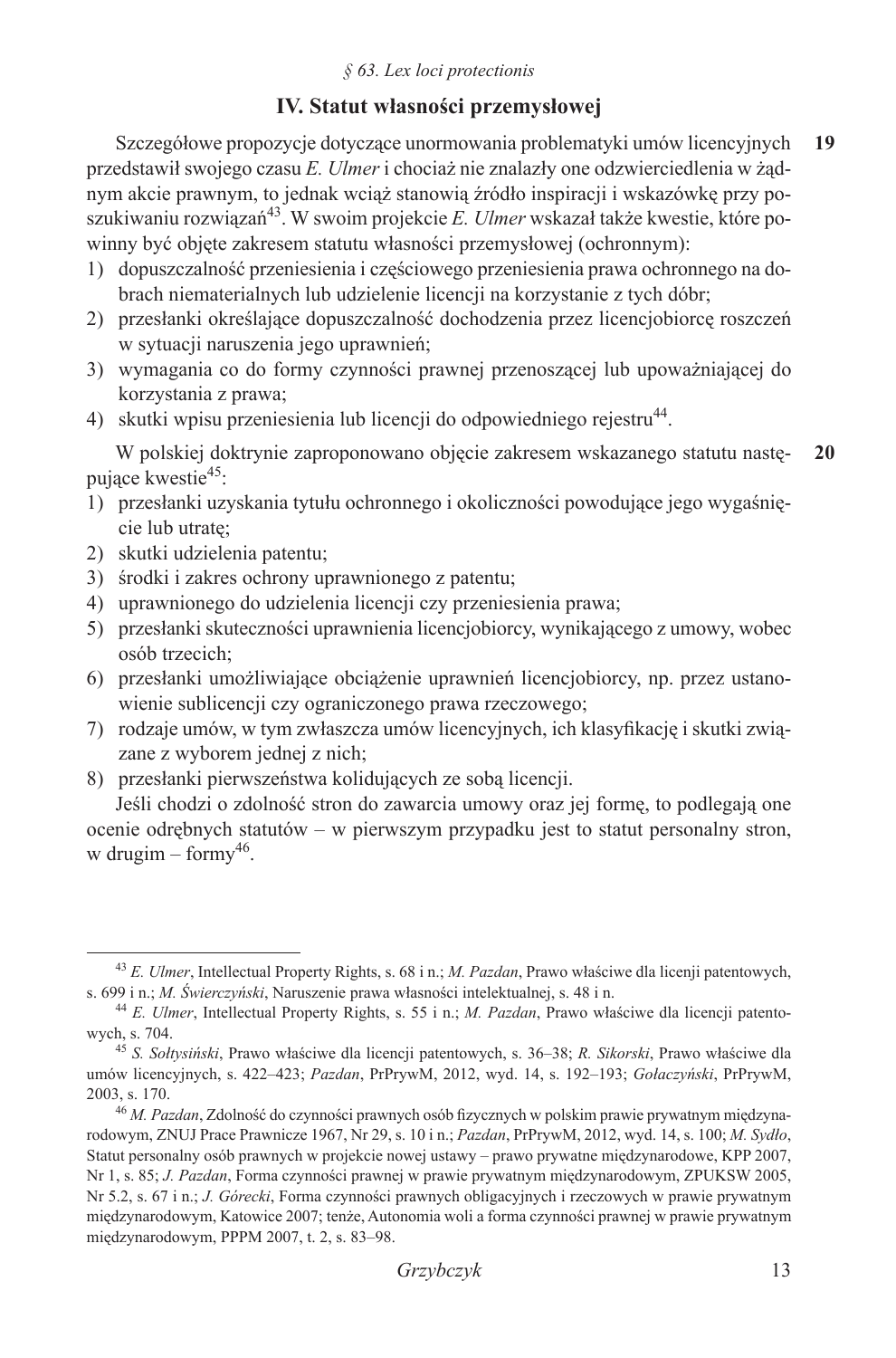## **§ 64. Prawo właściwe do oceny korzystania i ochrony praw własności intelektualnej**

## **I. Wprowadzenie**

Jak już wskazano, w dziedzinie praw na dobrach niematerialnych dużą rolę odgrywają akty prawa międzynarodowego, zwłaszcza zaś konwencje – berneńska i paryska, które ustanowiły podwaliny pod nowoczesne rozumienie zasad ochrony praw własności intelektualnej. Mimo iż obydwa akty prawne są wiekowe, to jednak wciąż odgrywają niedającą się przecenić rolę w kształtowaniu reguł korzystania z praw na dobrach niematerialnych. **21**

## **II. Akty prawa międzynarodowego**

- Do najważniejszych międzynarodowych aktów w zakresie prawa autorskiego należą: Konwencja berneńska o ochronie dzieł literackich i artystycznych z 1886 r., Powszechna Konwencja o prawie autorskim z 1952 r., zrewidowana w 1974 r. (tzw. Konwencja genewska lub Uniwersalna) i TRIPS – porozumienie w sprawie handlowych aspektów praw własności intelektualnej<sup>47</sup> oraz Traktat Światowej Organizacji Własności Intelektualnej (WIPO) dotyczący praw autorskich z 1996 r. Inne międzynarodowe konwencje to: **22**
	- 1) Konwencja rzymska o ochronie artystów, producentów fonogramów oraz organizacji nadawczych sporządzona w Rzymie 26.10.z 1965 r., w stosunku do Polski weszła w życie 13.6.1997 r.<sup>48</sup>;
	- 2) Konwencja genewska o ochronie producentów fonogramów z 1971 r.;
	- 3) Konwencja brukselska o rozpowszechnianiu drogą satelitarną sygnałów przenoszących program z 1974 r.;
	- 4) Konwencja genewska o rejestracji dzieł audiowizualnych z 1989 r.;
	- 5) Traktat WIPO dotyczący wykonań artystycznych i fonogramów z 1996 r.<sup>49</sup>

<sup>47</sup> W wyr. z 18.7.2013 r., C-414/11, *Daiichi Sankyo Co. Ltd i Sanofi-Aventis Deutschland GmbH/DEMO Anonymos Viomichaniki kai Emporiki Etairia Farmakon*, niepubl., Trybunał Sprawiedliwości UE odpowiedział na pytanie prejudycjalne, w jakim zakresie porozumienie TRIPS, które zostało zawarte przez Wspólnotę i państwa członkowskie w oparciu o kompetencję dzieloną, jest jeszcze objęte zakresem kompetencji państw członkowskich.

W ogłoszonym wyroku Trybunał zauważył po pierwsze, że od chwili wejścia w życie Traktatu z Lizbony wspólna polityka handlowa – która wpisuje się w ramy działania zewnętrznego Unii i dotyczy wymiany międzynarodowej z państwami trzecimi – dotyczy również handlowych aspektów własności intelektualnej. Jeżeli głównym celem aktu unijnego jest wspieranie, ułatwianie lub regulowanie wymiany handlowej, to objęty jest on zakresem wspólnej polityki handlowej. Normy zawarte w porozumieniu TRIPS mają bowiem szczególny związek z międzynarodową wymianą handlową. Samo porozumienie wpisuje się w ramy liberalizacji wymiany międzynarodowej, a jego celem jest wzmocnienie i harmonizacja ochrony własności intelektualnej w skali światowej oraz ograniczenie wypaczeń w handlu międzynarodowym na terytorium państw–członków WTO. Porozumienie to należy zatem odtąd do dziedziny wspólnej polityki handlowej i jest objęte zakresem kompetencji wyłącznej Unii. 48 Dz.U. z 1997 r. Nr 125, poz. 800.

<sup>49</sup> Dz.U. z 2004 r. Nr 41, poz. 375. Oprócz wymienionych konwencji światowych istnieją jeszcze konwencje Rady Europy o mniejszym, co zrozumiałe, zasięgu. Są to: Konwencja paryska o wymianie programów mających postać filmów telewizyjnych z 1958 r.; Konwencja strassburska o ochronie programów telewizyjnych